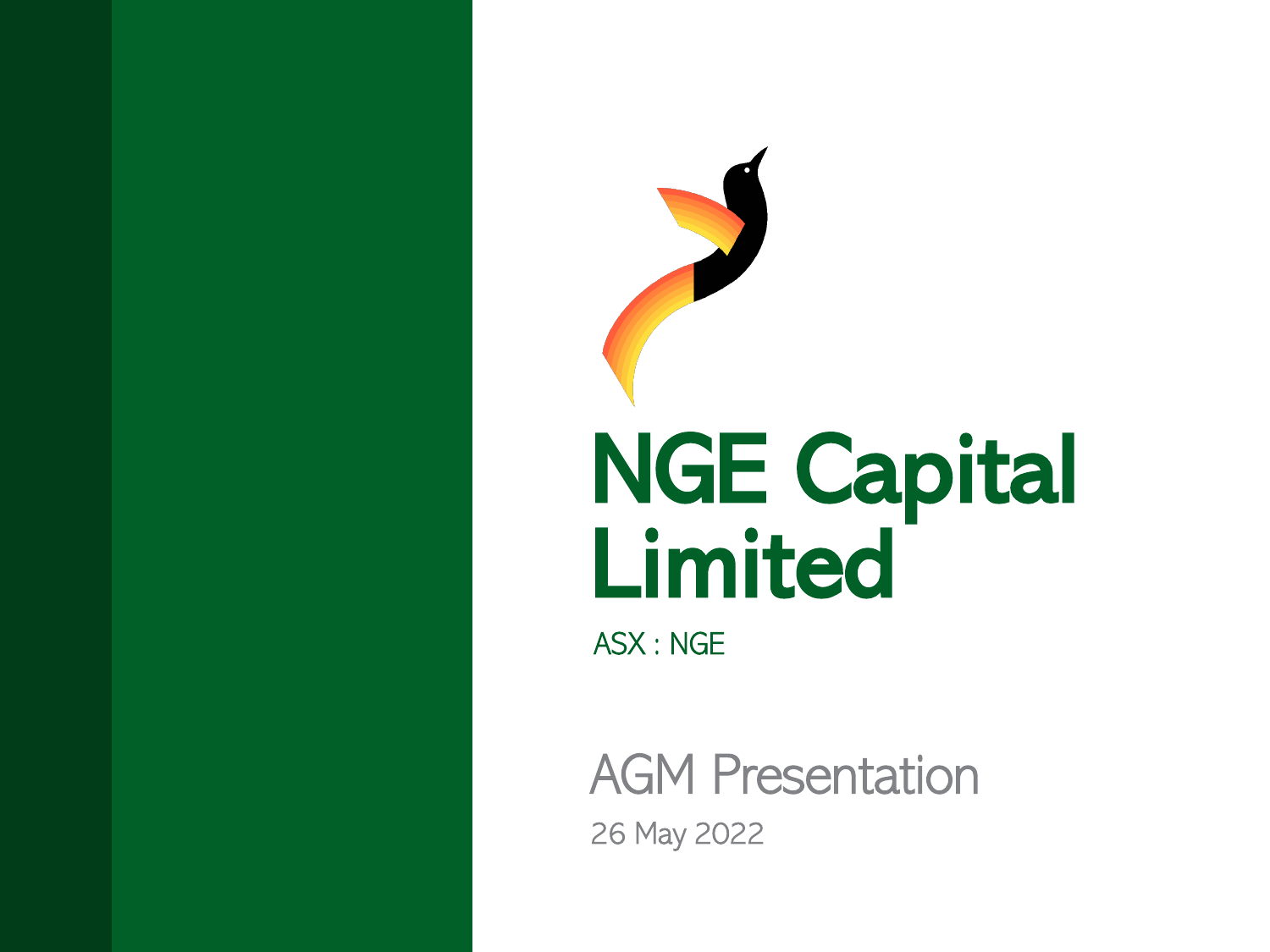### Disclaimer



The information in this presentation is in summary form and should not be relied upon as a complete and accurate representation of NGE Capital Limited (NGE Capital) and or its various business activities. While management of NGE Capital have taken every effort to ensure the accuracy of the material in the presentation, the presentation is provided for information purposes only. No representation or warranty, express or implied, is or will be made by NGE Capital or its officers, directors, employees or advisers as to the fairness, accuracy, completeness or correctness of the information, opinions and conclusions contained in, or implied by, this presentation, or as to the reasonableness of any assumption, forecasts, prospects or returns contained in, or implied by, this presentation or any part of it. The presentation may include information derived from third party sources that has not been independently verified.

This presentation does not constitute investment, legal, taxation or other advice and the presentation does not take into account your investment objectives, financial situation nor particular needs. You are responsible for forming your own opinions and conclusions on such matters and should make your own independent assessment of the information contained in, or implied by, this presentation and seek independent professional advice in relation to such information and any action taken on the basis of the information. This document is not, and does not constitute advice or an offer to sell or the solicitation, invitation or recommendation to purchase any securities that are referred to in this document.

This presentation should be read in conjunction with the latest Annual Report of NGE Capital and other periodic and continuous disclosure announcements that have been lodged by NGE Capital with the Australian Securities Exchange. To the maximum extent permitted by law, NGE Capital, its related bodies corporate, respective directors, officers, employees, agents and advisors, will not be liable in any way for any loss or damage suffered from the use of information contained in this document.

Past performance is not a reliable indicator of future performance.

This presentation contains certain forward-looking statements with respect to the financial condition, results of operations and business of NGE Capital and certain plans and objectives of the management of NGE Capital. Forward-looking statements can generally be identified by the use of words such as 'project', 'foresee', 'plan', 'expect', 'aim', 'intend', 'anticipate', 'believe', 'estimate', 'may', 'should', 'will' or similar expressions.

Any forecast or other forward-looking statement contained in this presentation involves known and unknown risks and uncertainties and may involve significant elements of subjective judgment and assumptions as to future events which may or may not be correct. Such forward-looking statements are not guarantees of future performance and involve known and unknown risks, uncertainties and other factors, many of which are beyond the control of NGE Capital, and may cause actual results to differ materially from those expressed or implied in such statements. There can be no assurance that actual outcomes will not differ materially from these statements.

The forward-looking statements included in this presentation involve subjective judgment and analysis and are subject to significant business, economic and competitive uncertainties, risks and contingencies, many of which are outside the control of, and are unknown to NGE Capital. Given these uncertainties, you are cautioned not to place undue reliance on forward-looking statements. These forward-looking statements are based on information available to us as of the date of this presentation. Except as required by law or regulation (including the ASX Listing Rules) we undertake no obligation to update these forward-looking statements.

This presentation is provided for informational purposes only and is subject to change without notice. Subject to any obligations under applicable laws, regulations or securities exchange listing rules, NGE Capital disclaims any obligation or undertaking to release any updates or revisions to the presentation to reflect any change in expectations or assumptions. Nothing in the presentation should be interpreted to mean that future earnings per share of NGE Capital will necessarily match or exceed its historical published earnings per share, or that there has been no change in the affairs of NGE Capital since the date of the presentation.

No part of the presentation may be distributed, disseminated or used elsewhere in any context without NGE Capital's prior written consent.

References to dollars, cents or \$ in this presentation are to Australian currency, unless otherwise stated.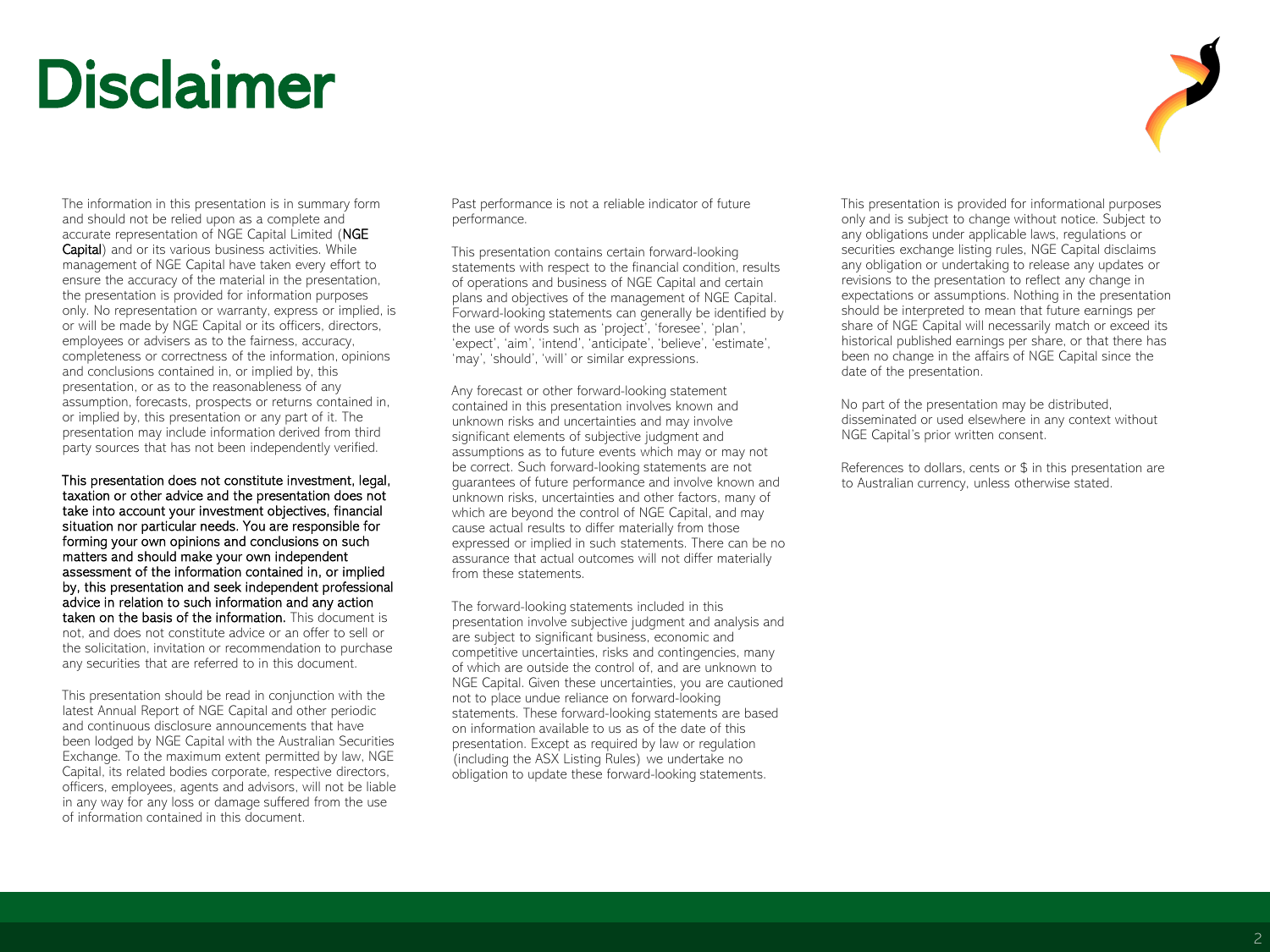### Company snapshot

- NGE Capital Limited (NGE or Company) is a Listed Investment Company (LIC) which offers investors exposure to an actively managed, concentrated portfolio of high conviction investments.
- Broad investment mandate, not restricted by geography, asset class, or security type.
- Focus primarily on listed ASX and international equities.
- Employ a bottom-up, fundamental approach to investment selection.
- Aim to generate strong risk-adjusted returns over the medium to long term.



**Actively** managed



Fundamental analysis



Concentrated, high conviction portfolio



Broad investment mandate



Target strong risk-adjusted returns



Heavily aligned management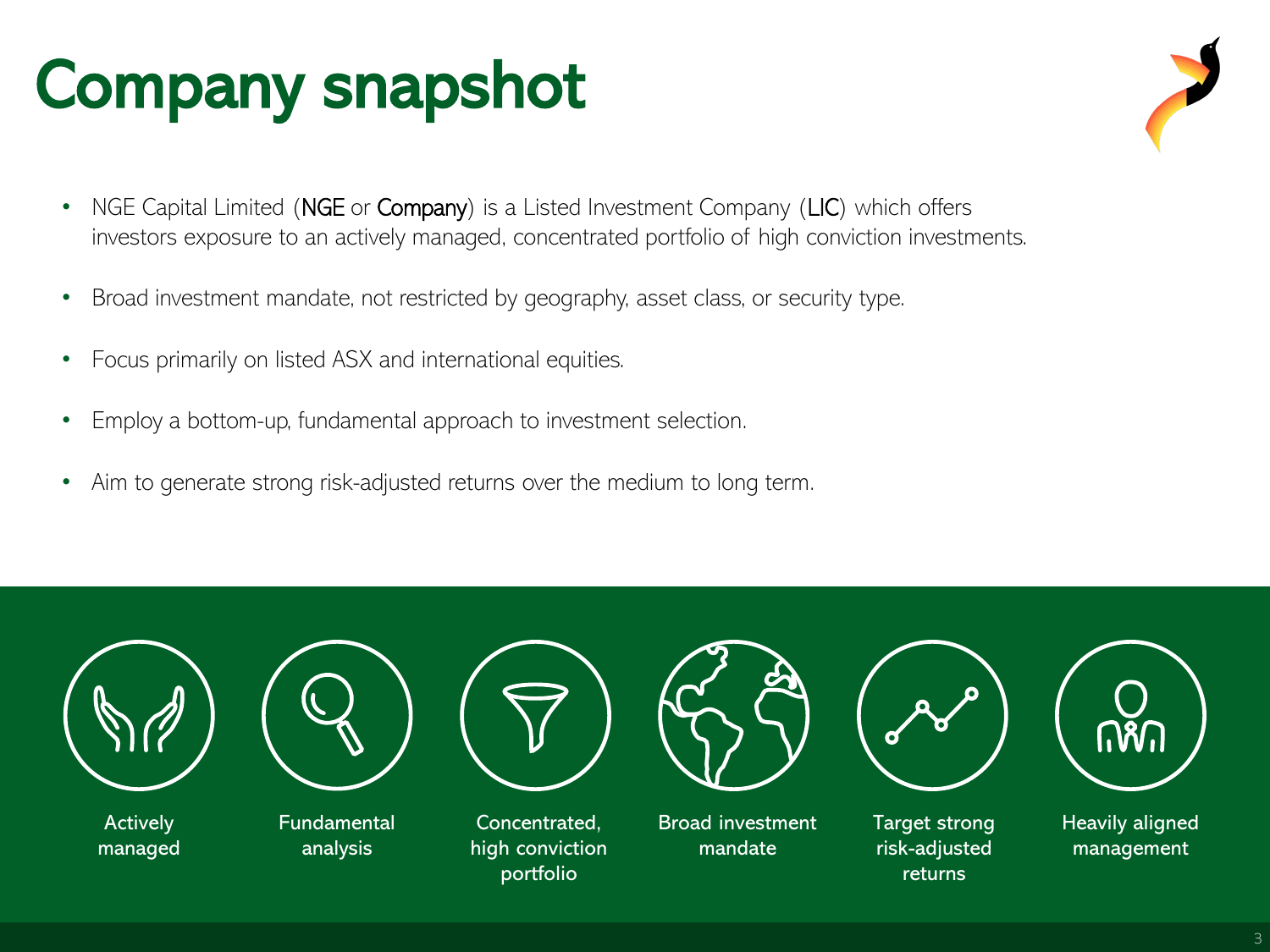### Company snapshot (cont.)



| Summary as at 30 April 2022 |         |  |  |  |  |
|-----------------------------|---------|--|--|--|--|
| Ticker                      | NGE     |  |  |  |  |
| Share price                 | \$0.890 |  |  |  |  |
| Shares outstanding          | 36.0m   |  |  |  |  |
| Market cap                  | \$32.0m |  |  |  |  |
| NTA per share before tax    | \$1.087 |  |  |  |  |
| NTA per share after tax     | \$1.152 |  |  |  |  |
| NTA before tax              | \$39.1m |  |  |  |  |
| NTA after tax               | \$41.5m |  |  |  |  |

| Summary as at 30 April 2022 |            | Top shareholders <sup>1</sup> | <b>Board of directors</b> |                  |    |
|-----------------------------|------------|-------------------------------|---------------------------|------------------|----|
| Ticker                      | <b>NGE</b> | David Lamm                    | $11.11\%$                 | David Lamm       | Ch |
| Share price                 | \$0.890    | Raphael Lamm                  | $8.81\%$                  | Adam Saunders Po |    |
| Shares outstanding          | 36.0m      | Kuridale Nominees Pty Ltd     | 5.20%                     | Ilan Rimer       | No |
| Market cap                  | \$32.0m    | Adam Saunders                 | 4.38%                     |                  |    |

1 Shareholders above 5% and Directors.

| Board of directors              |                          |  |  |  |  |
|---------------------------------|--------------------------|--|--|--|--|
| David Lamm                      | Chief Investment Officer |  |  |  |  |
| Adam Saunders Portfolio Manager |                          |  |  |  |  |
| llan Rimer                      | Non-Executive Director   |  |  |  |  |

Significant management shareholding in the Company: backing our investment decisions, and aligned with shareholders.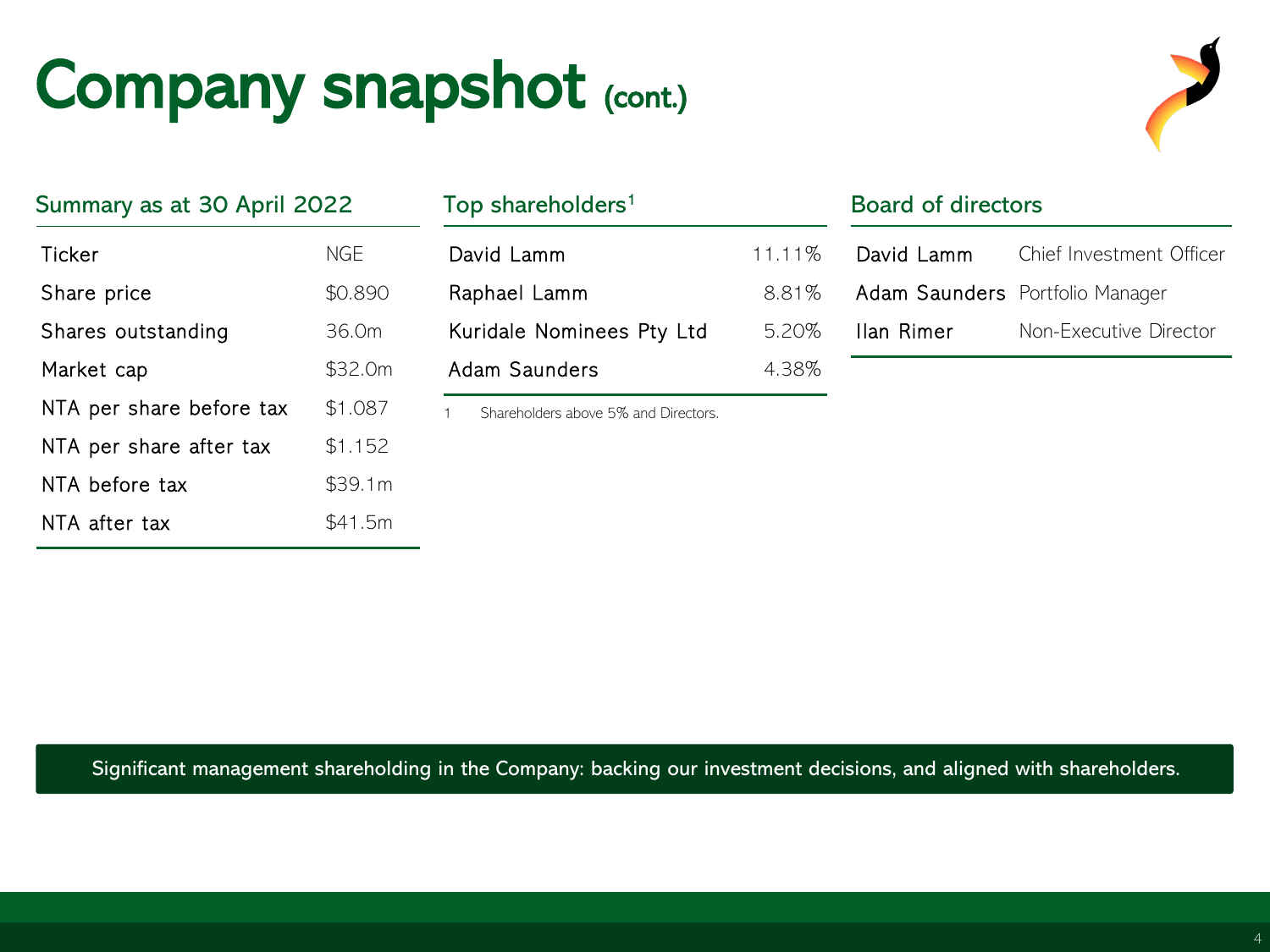### Investment philosophy



#### Target investments that can generate strong returns with an adequate margin of safety

- Individual securities can and do significantly deviate away from their fair value.
- Potential to generate strong risk-adjusted returns by investing in select securities at opportune times.
- Event-driven special situations can provide strong risk-reward opportunities (e.g. M&A, asset sales, strategic reviews, corporate actions such as spinoffs/demergers, changes in leadership, changes in strategy, and capital management announcements such as buybacks/return of capital/increased dividends/special dividends).

#### Aim to hold a high conviction, concentrated portfolio

- Only invest in a compelling opportunity, otherwise hold cash.
- Prefer to invest heavily in a small number of high conviction opportunities, than invest small amounts in a large number of less compelling investments.



2

1

#### Invest based on fundamental analysis

- Bottom up stock selection, focusing on the fundamentals of individual companies whilst keeping abreast of macroeconomic indicators and conditions that may directly impact those fundamentals.
- Conduct extensive proprietary research with a focus on:
	- Board and management track record, skin in the game.
	- Credit risk gearing, debt profile, interest coverage.
	- Earnings free cash flows including timing and likelihood, margins, payout ratio, growth potential.
- Valuation multiples, discounted cash flow analysis, break-up value.
- Competition market share, industry position, market dynamics.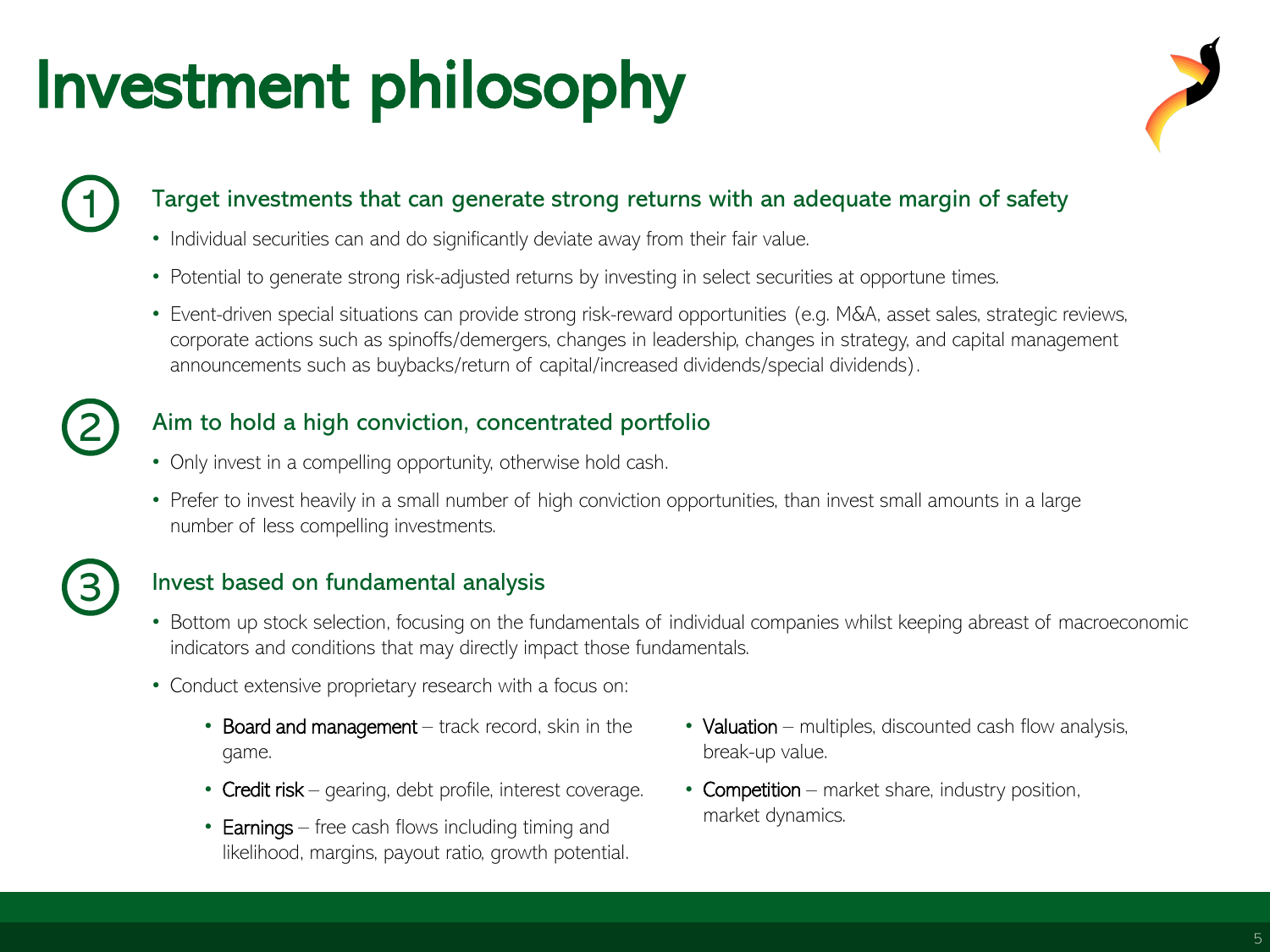### Investment process

#### Idea generation

- Screening
- Identify mispricing
- Leverage network of contacts

### **Proprietary** research

- Rigorous fundamental analysis
- Company meetings & site visits
- Speak to experts

### Assessment Investment

- Qualify against investment philosophy
- Stress test valuation and assumptions
- Refine hypothesis

### decision

- Buy, hold, sell, wait, do nothing
- Sizing and structure based on risk-reward payoff

#### Monitor & exit

- Update assessment for new information
- Stay on top of the story







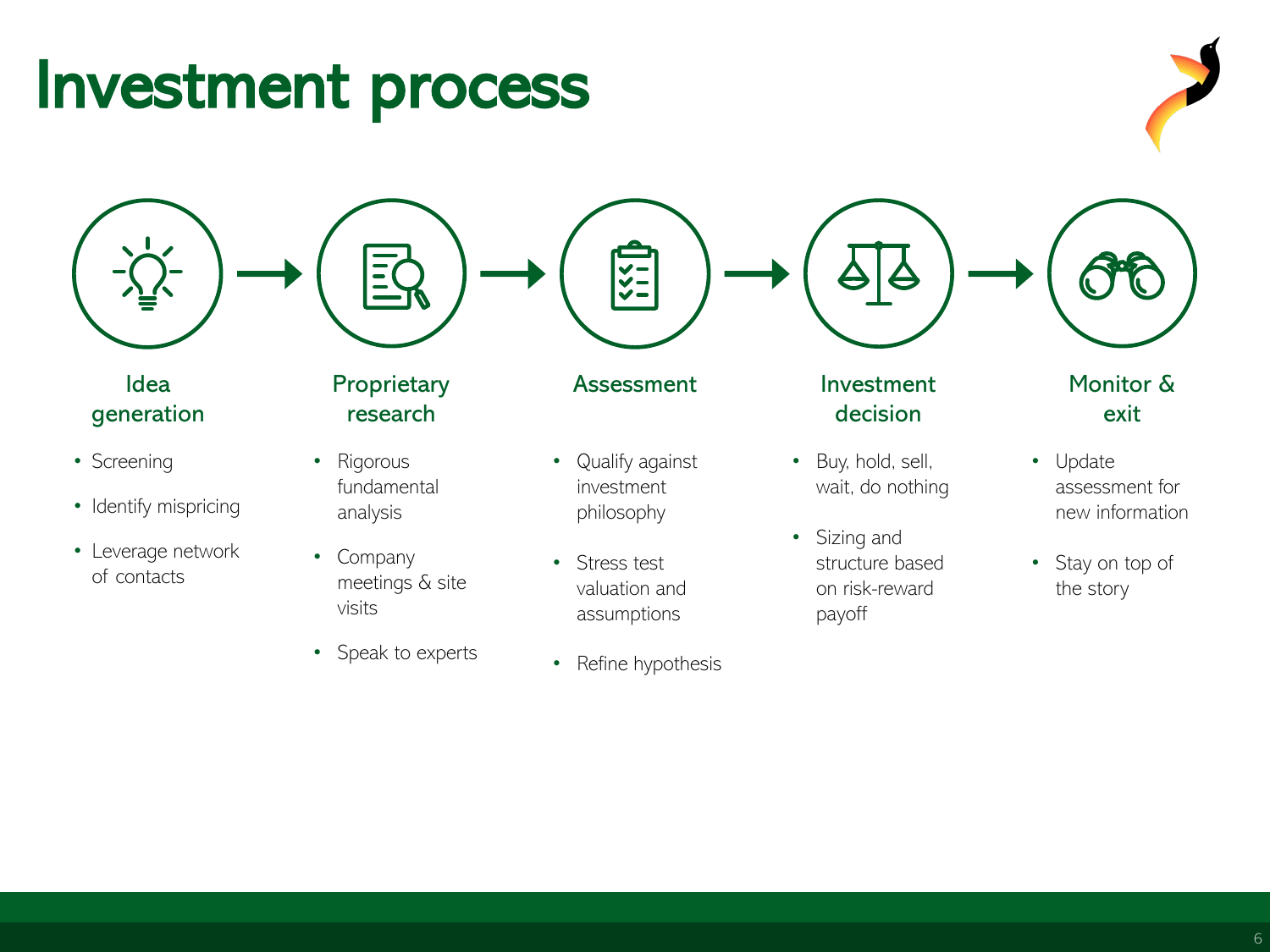## A top performing LIC

#### Growth in NTA per share

|  |                                                  |  |  | 2022 Since inception <sup>2</sup> |
|--|--------------------------------------------------|--|--|-----------------------------------|
|  | 2017 2018 2019 2020 2021 $YTD^1$ (p.a.) (cum.)   |  |  |                                   |
|  | 26.8% 21.4% 11.2% -8.0% 25.1% 11.1% 15.0% 113.2% |  |  |                                   |

Annualised portfolio return since NGE inception – all  $ASX$  LICs<sup>1</sup>

Note: Returns are pre-tax and net of all expenses.

1 YTD to 30 April 2022.

2 From 30 November 2016, the date on which NGE became a LIC, to 30 April 2022.

#### Tax efficient investment vehicle

- NGE has recognised a ~\$2.3m (~\$0.064 per share) deferred tax asset as at 30 April 2022.
- However, in the aggregate NGE's potential future tax benefit equates to ~\$9.5m or ~\$0.27 per share.

#### Net returns

NGE reports its returns after all fees and expenses.



Returns comprise growth in NTA per share (pre-tax, after fees and expenses) and dividends grossed up for franking credits.

1 Peer comparison data comprises all ASX-listed equities-focused LICs with FUM of at least A\$10m that were listed as at 30 November 2016.

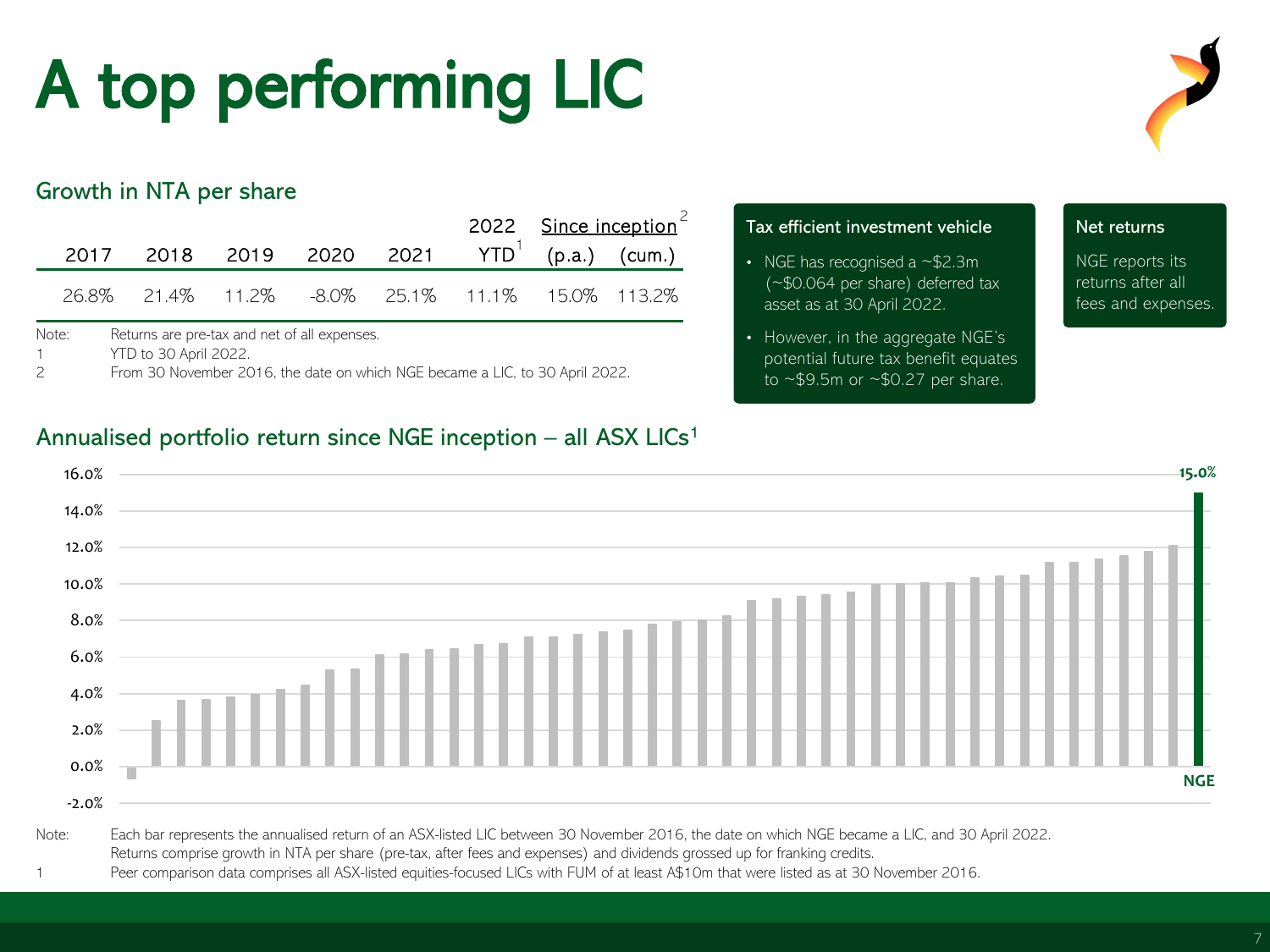### **Performance**



#### Share price performance since inception<sup>1</sup>



From 30 November 2016, the date on which NGE became a LIC, to 30 April 2022.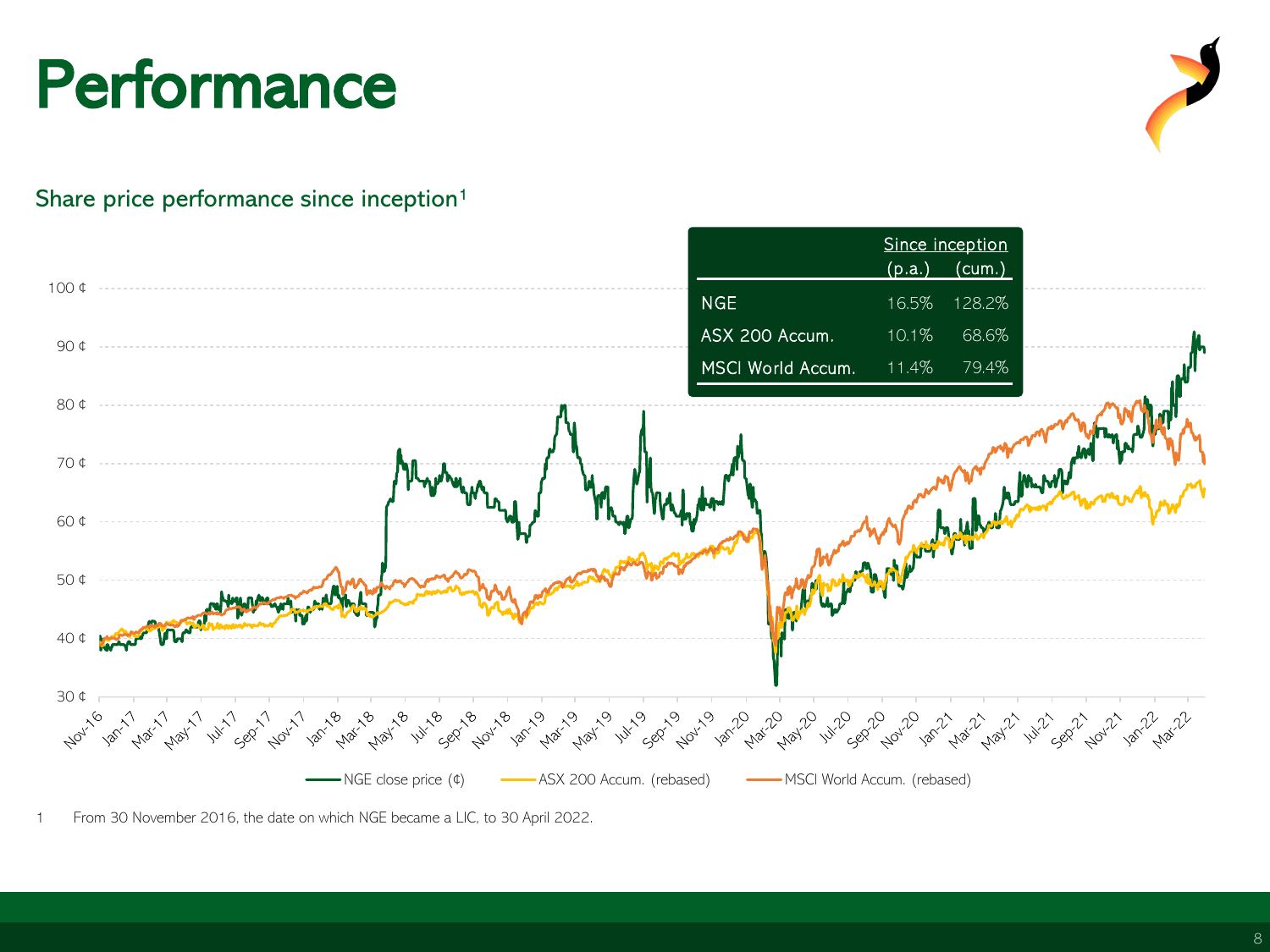### Share buybacks

- NGE has bought back and cancelled ~6.33m shares at an average price per share of ~\$0.456 since 2015.
- This equates to  $\sim$  14.9% of the shares outstanding since the start of our buyback initiative.
- We estimate that the average buyback discount would be ~30% of the prevailing NTA per share at the time of purchase.
- The average buyback price represents a  $~58\%$ discount to the NTA per share of \$1.087 as at 30 April 2022.
- NGE will continue to opportunistically buy back shares in the future.

#### NGE buybacks since 2015



#### Cumulative buyback

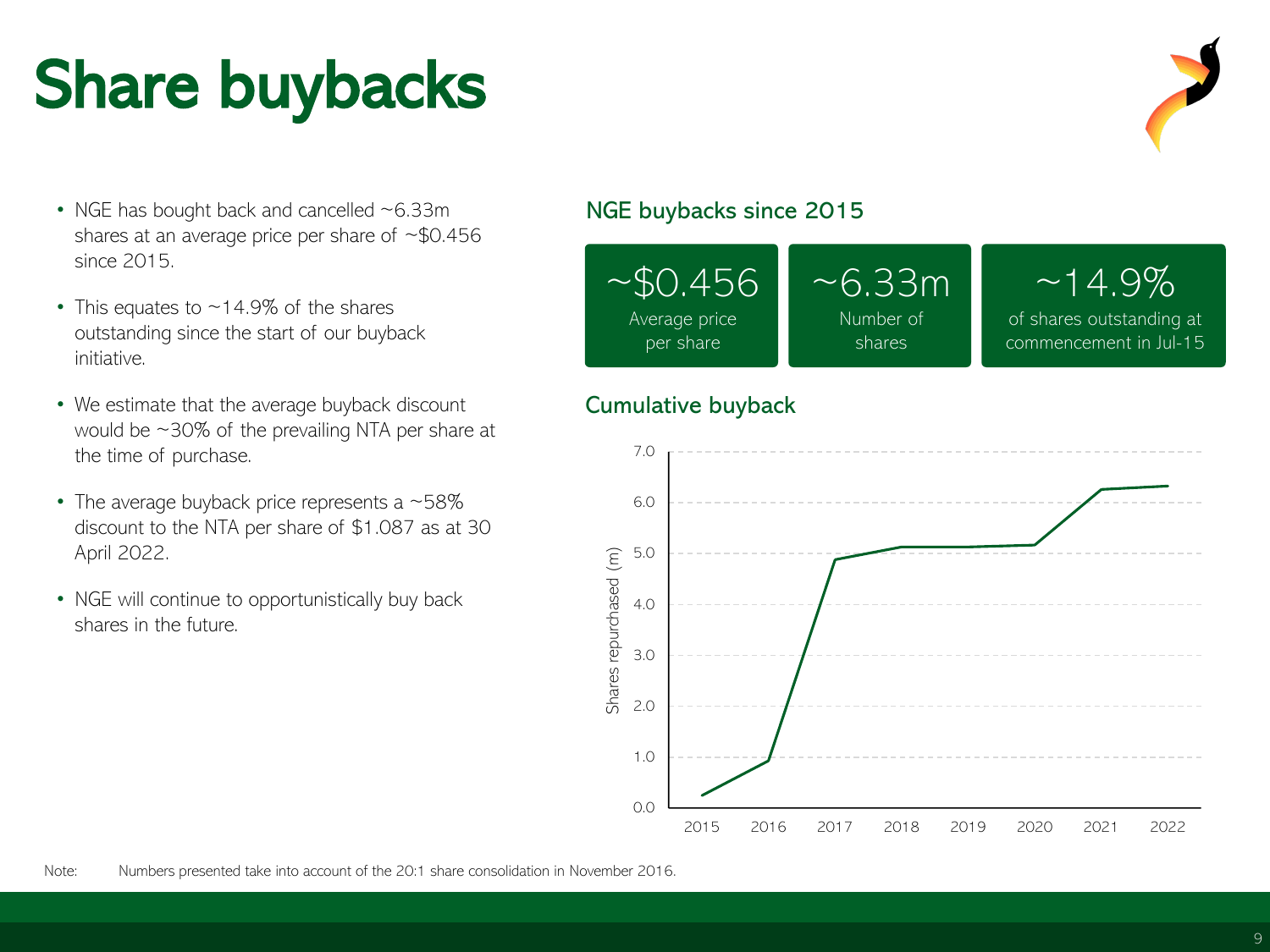### Portfolio summary

# 

#### Portfolio composition as at 30 April 2022

| Company                                 | Ticker         | % NTA | Investment thesis in brief                                                            |
|-----------------------------------------|----------------|-------|---------------------------------------------------------------------------------------|
| Yellow Cake plc                         | LSE: YCA       | 16.5% | $U_3O_8$ price too low to incentivise new primary production, supply deficit forecast |
| Metals X                                | ASX: MLX       | 12.3% | Sale of troublesome copper assets resulted in pure play tin producer                  |
| John Wood Group plc                     | LSE: WG.       | 10.1% | Strategic review of BE consulting business to unlock value, sale imminent             |
| Capricorn Energy plc                    | LSE: CNE       | 7.4%  | Arbitration cash windfall leading to significant capital return initiatives           |
| Jupiter Mines                           | ASX: JMS       | 5.6%  | Board spill, updated corporate and capital management strategy imminent               |
| Evolve Education Group                  | ASX: EVO       | 5.3%  | Pandemic stymied NZ business turnaround, potential takeover target                    |
| Embecta Corp.                           | NAS: EMBC      | 5.0%  | Spinoff from much larger parent company leading to initial uneconomic selling         |
| Sprott Physical Uranium Trust TSX: U.UN |                | 4.8%  | See YCA above                                                                         |
| Allegiance Coal                         | ASK: AHQ       | 4.4%  | Strong cashflow potential if hits target production rates whilst coal prices high     |
| International Petroleum                 | TSX, STO: IPCO | 3.2%  | Oil & gas producer generating strong FCFs, actively buying back shares                |
| Undisclosed                             | Listed         | 2.6%  | Undertaking strategic review; market cap >US\$1bn                                     |
| Ten Sixty Four <sup>1</sup>             | ASX: X64       | 2.1%  | Gold producer with strong balance sheet, potential exploration upside                 |
| Austin Engineering                      | ASX: ANG       | 1.7%  | Turnaround due to cost-out program and manufacturing productivity gains               |
| Consorcio ARA                           | MEX: ARA       | 0.8%  | Homebuilder trades at big discount to NAV, structural housing deficit in Mexico       |
| Net cash & other                        |                | 18%   |                                                                                       |

1 Formerly Medusa Mining (ASX:MML).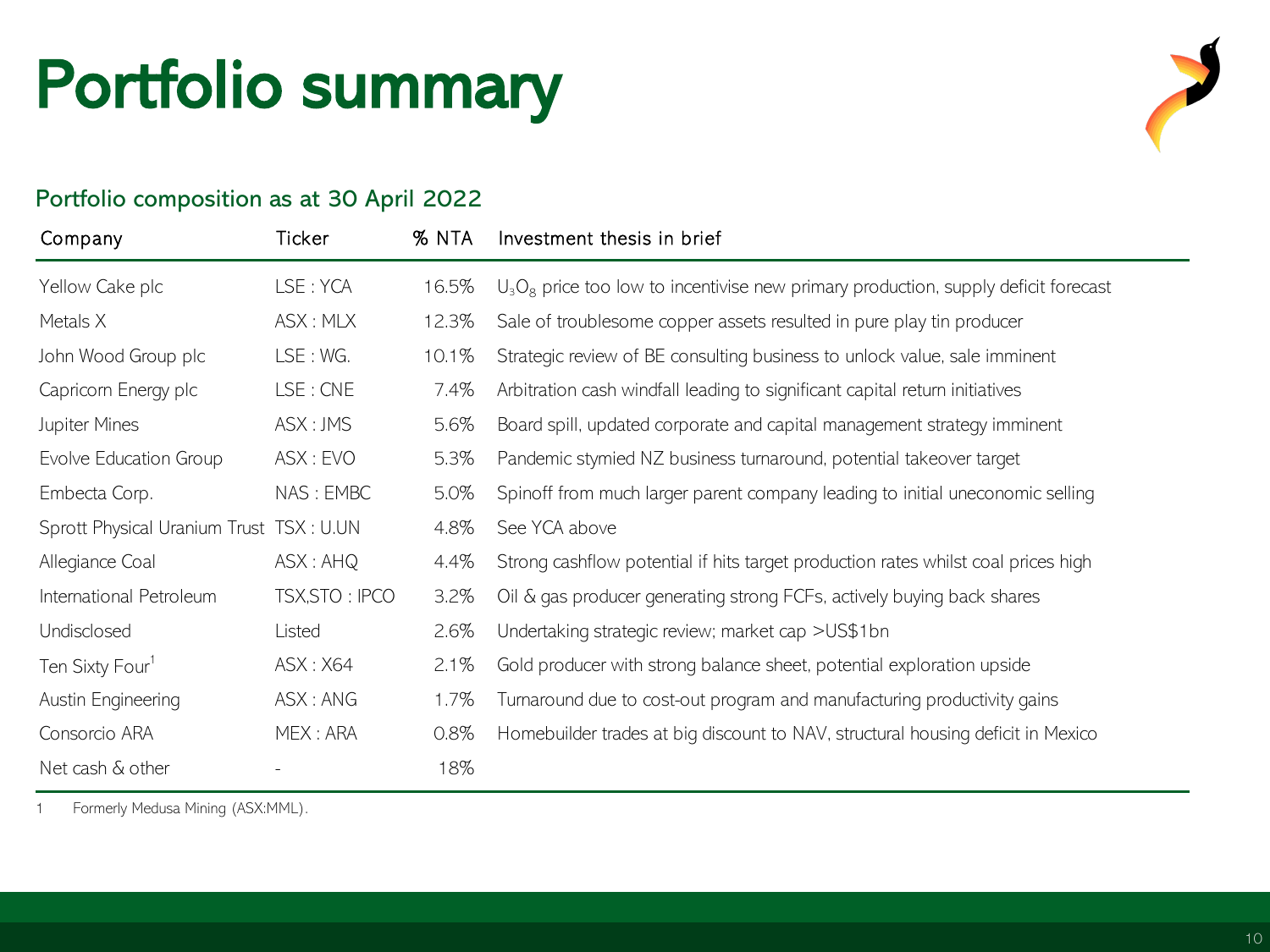### Portfolio holding – Uranium

#### Description Valuation Valuation

• Yellow Cake plc (LSE:YCA) and Sprott Physical Uranium Trust (TSX:U.UN) are listed investment entities whose strategy is to buy physical uranium in the form of  $U_3O_8$  and hold long-term.

#### **Situation**

- YCA and SPUT offer direct exposure to the uranium spot price without exploration, mining and processing risks.
- Past 12 months has seen increased investor interest in uranium due to changing industry dynamics, partly driven by actions of SPUT.
- SPUT has aggressively accumulated ~36.5mmlbs pounds since Jul-21, funding its purchases by selling new units onmarket via an "At-The-Market" facility.
- Spot price has increased ~70% from ~US\$32/lb to ~US\$54/lb over the same period.
- Energy independence and security of supply have become increasingly important due to the energy crisis in Europe and recent events in Kazakhstan, Ukraine and Russia.
- Governments around the world are reversing plans to phase out their nuclear fleets.
- Growing acceptance that nuclear power will likely play a bigger role in the global energy mix as countries push towards net-zero carbon emissions targets.

|                           |           | <b>Yellow Cake</b> | <b>SPUT</b>           | <b>SPUT</b> |
|---------------------------|-----------|--------------------|-----------------------|-------------|
| Ticker                    |           | LSE:YCA            | TSX:U.UN              | TSX:U.U     |
| Local FX                  |           | <b>GBP</b>         | CAD                   | <b>USD</b>  |
| FX rate                   | USD:local | 0.7953             | 1.2846                | 1.0000      |
| $U_3O_8$ holding          | lb        | 18,805,601         | 55,619,000 55,619,000 |             |
| $Spot U_3O_8$             | US\$/lb   | \$53.88            | \$53.88               | \$53.88     |
| $U_3O_8$ holding          | US\$m     | 1.013              | 2.996                 | 2.996       |
| Cash & other net assets   | US\$m     | 16.6               | 23.2                  | 23.2        |
| NAV                       | US\$m     | 1.030              | 3.020                 | 3.020       |
| <b>NAV</b>                | local FX  | 819                | 3,879                 | 3,020       |
| Shares out.               | m         | 183.1              | 222.5                 | 222.5       |
| NAV per share             | local FX  | 4.47               | 17.43                 | 13.57       |
| Share price (30 Apr 2022) | local FX  | 3.97               | 16.90                 | 13.18       |
| Discount to NAV           | %         | $-11.3%$           | $-3.1%$               | -2.9%       |
| NGE position size         | %         | 16.5%              | 4.8%                  |             |

Note: Share price, spot price and FX as at 30 April 2022. Uranium holding, cash and shares/units outstanding as at 20 May 2022.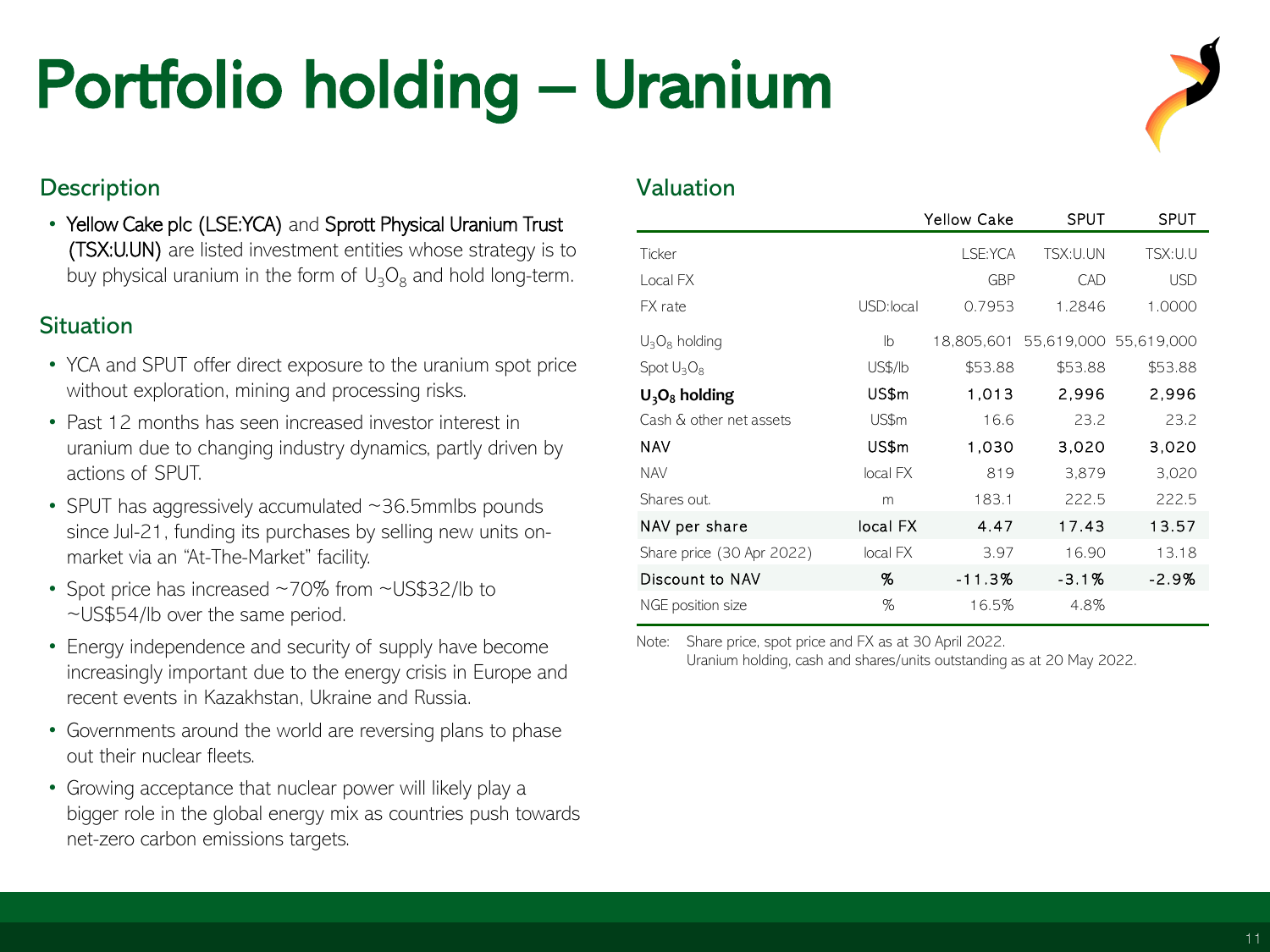### Portfolio holding - Uranium (cont.)

- Spot price is still below the price necessary to incentivise increased primary production: some market commentators estimate a price of US\$80/lb or higher may be required.
- Supply deficit (demand ~175-180mmlbs vs primary production ~125mmlbs) forecast to grow due to growing demand, underinvestment in new primary supply and long lead times to bring on new production.
- Nuclear power net demand growth underpinned by new reactor builds in China and India.
- We initiated our position in Yellow Cake plc at ~GBP2.26 per share in July 2018.

### $U_3O_8$  spot price



Source: Cameco, FRED.

### Assessment  $U_3O_8$  supply-demand balance

(mmlbs)



Source: MineSpans (Dec-21) as cited by Yellow Cake investor pres April 2022.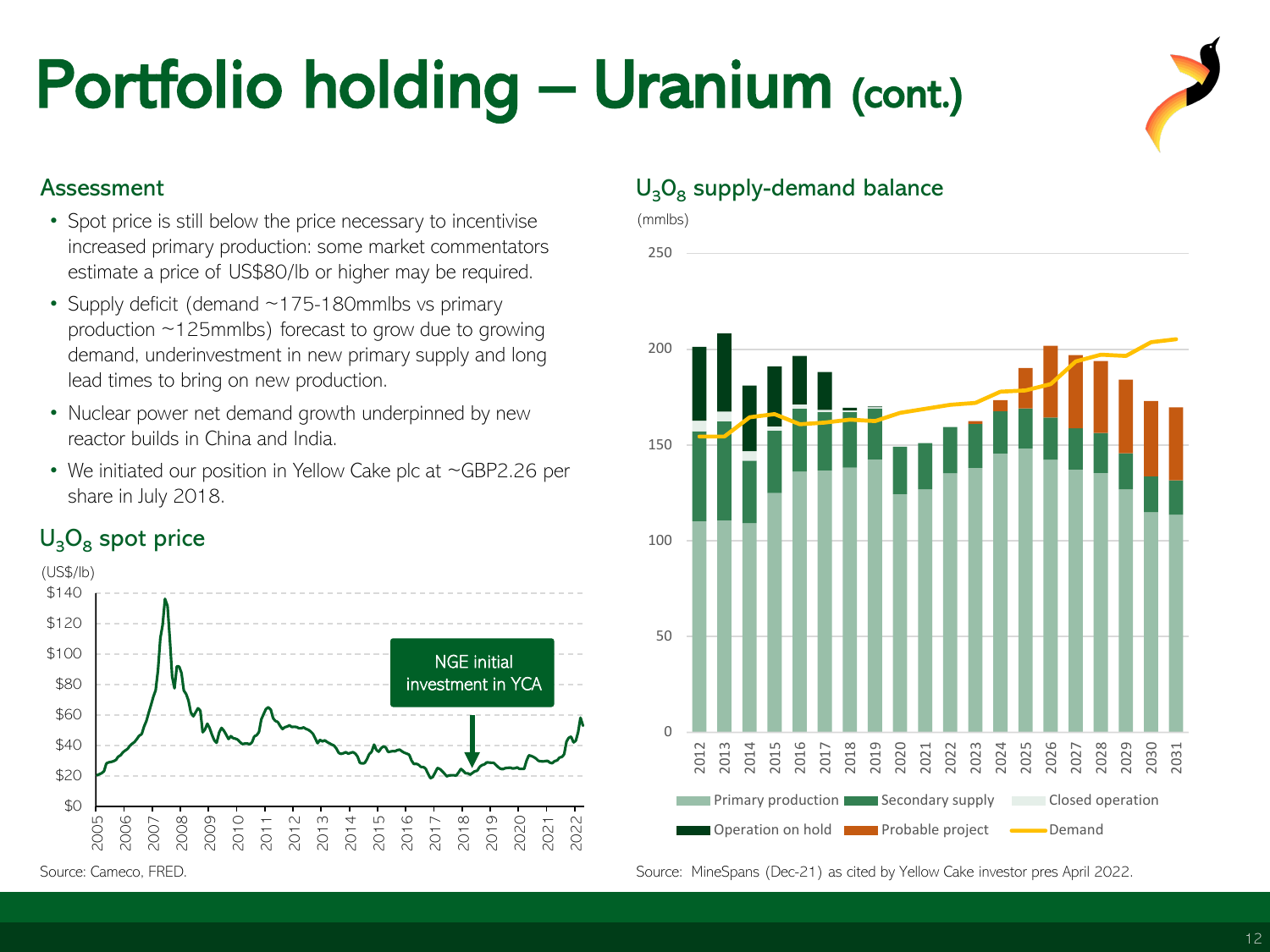### Portfolio holding – Metals X

#### **Description**

- Tin producer with a 50% interest in the Renison Tin Operation, Tasmania.
- Renison FY22E production quidance of ~8,500-9,000t of tin in concentrate (100% basis).

#### **Situation**

- Divested troubled copper assets to Cyprium Metals (ASX:CYM) in Mar 2021, becoming one of only two Westernlisted pure-play tin producers globally, alongside Alphamin Resources (TSXV:AFM).
- Tin price up over 60% since our initial purchase to ~US\$40,700/t (~A\$58,100/t) as at 30 Apr 2022, against MLX's AISC of ~A\$23,000/t.
- Area 5 expansion extends mine-life to 10 years, will enable increased production, grades and reduced AISC from FY25.

#### Assessment

- MLX continues to look cheap against a range of assumed long-term tin prices.
- Potential for further mine-life extensions via conversion of existing resources to reserves, exploration upside, or by tyingin other nearby tin deposits
- Supply deficit forecast to increase from 2025 as tin demand grows, supporting long term price uplift.

#### Snapshot

| Ticker                |               | ASS: MIX |
|-----------------------|---------------|----------|
| Price (30 Apr 22)     | \$.           | 0.740    |
| Market cap            | \$m           | 671      |
| EV <sup>1</sup>       | $\mathsf{Sm}$ | 534      |
| EV/EBITDA $(FYZ3E)^2$ | X             | 4.6      |
| EV/FCF $(FY23E)^2$    | X             | 5.9      |
| NGE position size     | %             | 12.3%    |

1 Adjusted for Cyprium convertible, Nico Resources share sales and retained shareholding, and provision for environmental rehabilitation.

2 Assumed tin price of US\$35,000/t, AUD:USD FX rate of 0.70.

#### Valuation

|                        | LT tin price $(US$/t)$ |        |        |        |  |
|------------------------|------------------------|--------|--------|--------|--|
|                        | \$25k                  | \$30k  | \$35k  | \$40k  |  |
| DCF per<br>share (A\$) | \$0.55                 | \$0.77 | \$0.99 | \$1.21 |  |

Note: DCF based on detailed LOM plan published in Jun-20, adjusted for NGE estimate of expected cost inflation.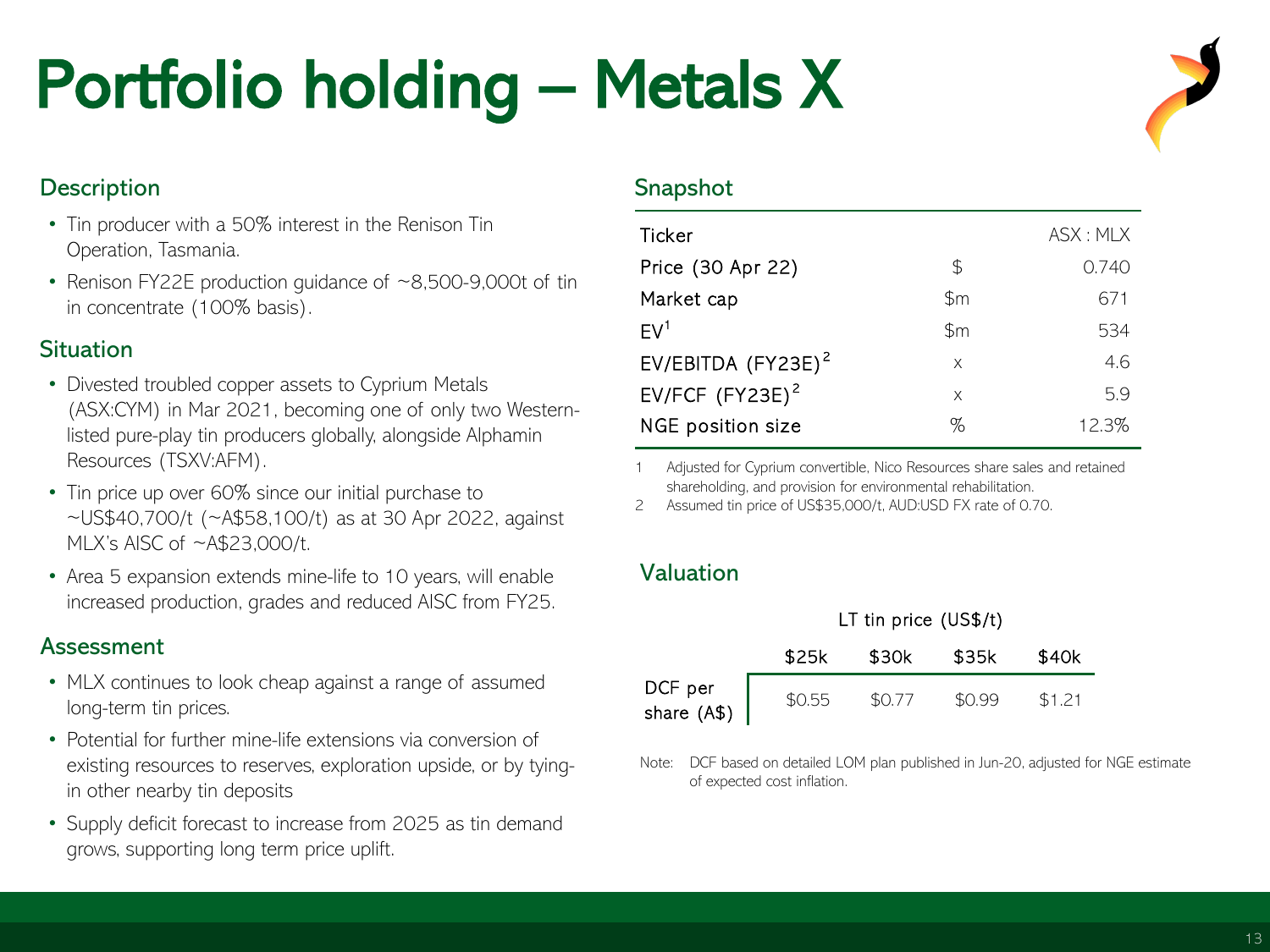### Portfolio holding - Metals X (cont.)







• Annual tin demand in 2021 of ~350kt forecast to grow to ~470kt in 2030.

#### Tin forecast supply-demand balance



#### Tin uses The United States of the Share price performance vs tin price



Source: IRESS.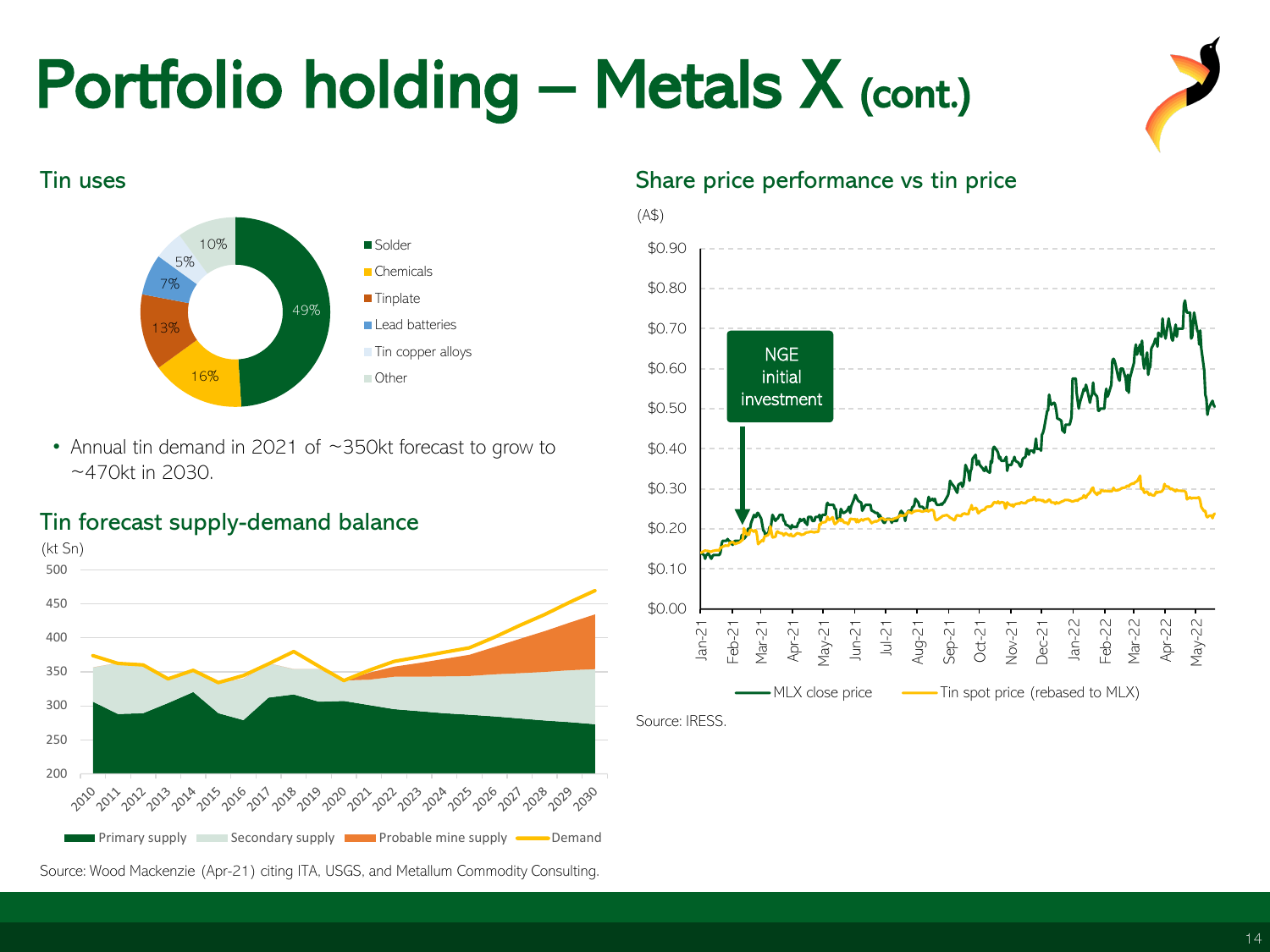## Portfolio holding – Wood Group

#### **Description**

- Provider of engineering, consulting, project management and asset optimisation services.
- Serves two broad end markets: Energy (oil & gas, process & chemicals, renewables) and Built Environment (sustainable infrastructure).

#### **Situation**

- Share price has been depressed from high leverage, financial impact of legacy non-performing fixed price contracts, a costly bribery investigation, and high exposure to conventional oil and gas where capex budgets have been restrained.
- Announced a strategic review of its Built Environment consulting business in Nov 2021 in an effort to unlock value not currently recognised by the market.

#### Assessment

- BE is the jewel in Wood Group's crown, a high growth, high margin business focused on sustainable infrastructure, water and waste, and environmental risks.
- A sale of BE could deliver WG with net proceeds of ~US\$1.3-1.9bn (against an EV of ~US\$4.0bn), solving WG's debt problem and leaving the company with net cash.
- Sale announcement expected in June.
- RemainCo likely to outperform market expectations, given discipline in tendering for new contracts, and exposure to attractive end markets (not just oil and gas).

#### **Snapshot**

|                                |          | GRP   |        |
|--------------------------------|----------|-------|--------|
| Ticker                         | LSE: WG. |       |        |
| FX rate                        | USD:GBP  |       | 0.7953 |
| Price (30 Apr 22)              | \$       | 2.234 |        |
| Market cap                     | \$m\$    | 1,546 | 1,943  |
| Adj EV <sup>1</sup>            | \$m\$    | 3,231 | 4,062  |
| EV/EBITDA (FY22E) <sup>2</sup> | X        |       | 8.3    |
| EV/FCF (FY22E) <sup>2</sup>    | X        |       | 15.0   |
| NGE position size              | ℅        |       | 10.1%  |
|                                |          |       |        |

EV adjusted for unfunded pension deficit and provisions for asbestos, insurance & property, project and litigation liabilities.

2 Pre exceptionals.

#### Segmental earnings split (FY21 revenue)



Note: Adjusted EBITDA presented on a post IFRS-16 basis.

- 1 Includes \$201m of Investment Services revenue.
- 2 Includes \$11m Investment Services EBITDA and \$77m of corporate overhead expenses.

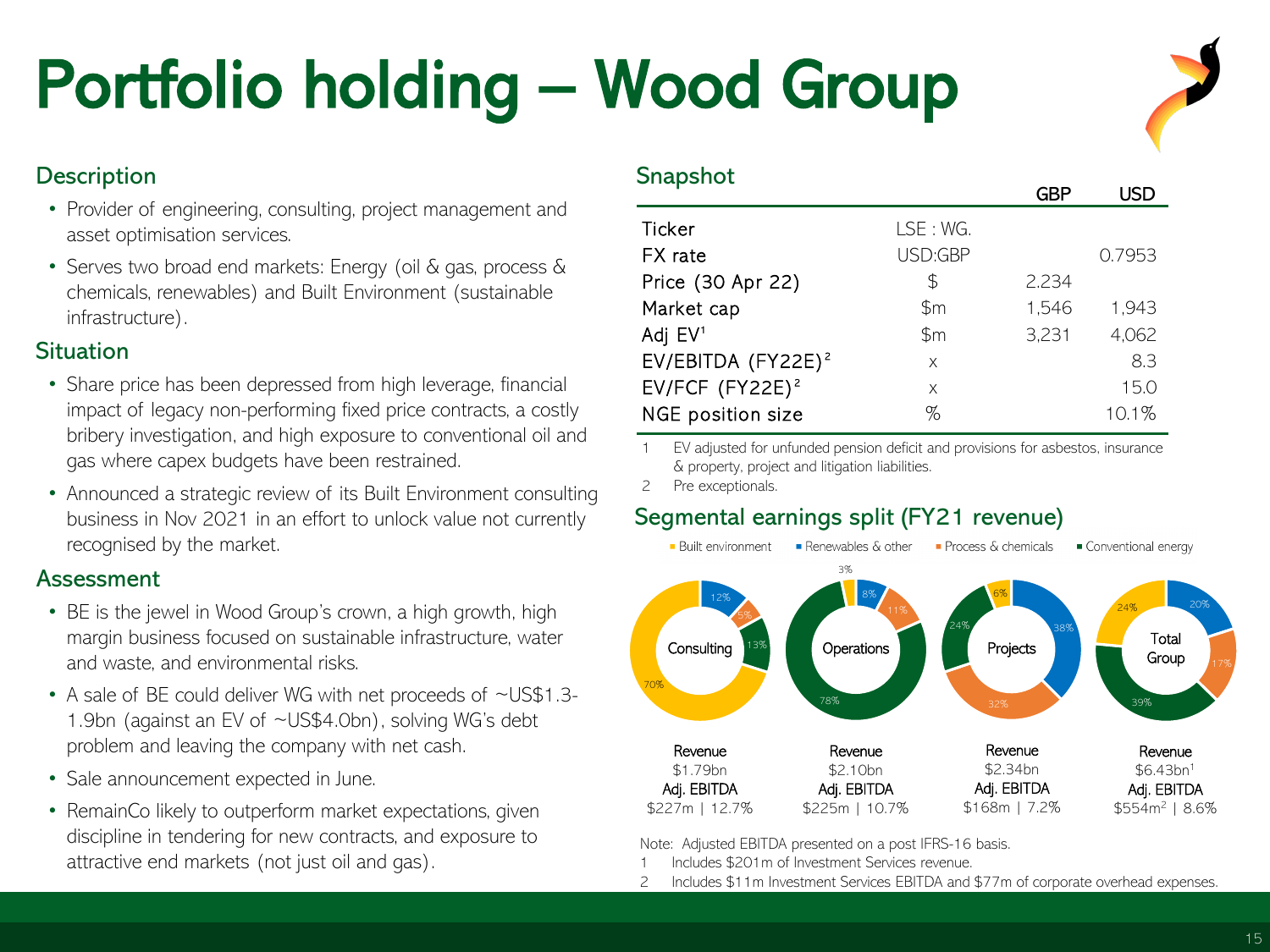## Portfolio holding – Wood Group (cont.)

#### Built Environment valuation and a series of RemainCo<sup>1</sup>

| (FYE 31 December)          |       | Low   | Base  | High  | (FYE 31 December)          |
|----------------------------|-------|-------|-------|-------|----------------------------|
| FY21 Revenue               | US\$m | 1,188 | 1,188 | 1,188 | FY21 Revenue               |
| Growth <sup>1</sup>        | %     | 15%   | 15%   | 15%   | Growth <sup>2</sup>        |
| FY22E Revenue              | US\$m | 1,366 | 1,366 | 1,366 | FY22E Revenue              |
| EBITDA margin <sup>2</sup> | $\%$  | 13.0% | 13.0% | 13.0% | EBITDA margin <sup>3</sup> |
| EBITDA (post IFRS 16)      | US\$m | 178   | 178   | 178   | EBITDA (post II            |
| Lease expense              | US\$m | $-28$ | $-28$ | $-28$ | Lease expense              |
| EBITDA (pre IFRS 16)       | US\$m | 150   | 150   | 150   | EBITDA (pre IFI            |
| EV/EBITDA <sup>3</sup>     | X     | 10.0x | 12.5x | 15.0x | EV/EBITDA <sup>4</sup>     |
| Gross proceeds             | US\$m | 1,496 | 1,870 | 2,244 | PF valuation               |
| Cost base (estimate)       | US\$m | 562   | 562   | 562   | Add: BE sale proce         |
| Tax rate                   | %     | 20%   | 20%   | 20%   | Less: Net financial        |
| Net proceeds               | US\$m | 1,309 | 1,608 | 1,908 | Less: Provisions ar        |
|                            |       |       |       |       |                            |

1 "[S]ignificant growth expected in 2022"; BE order book up ~28% in FY21.

2 Margin has been improving (FY21: 12.5%; FY20: 11.9%).

3 Recent comparable transactions done at ~13.6x-19.6x EV/EBITDA.

- Based on recent comparable transactions including KKR's (NYSE:KKR) purchase of a majority stake in Environmental Resources Management and Jacobs Engineering's (NYSE:J) acquisition of a 65% stake in PA Consulting, we think BE could achieve a sale price of 10-15x FY22E EBITDA, with potential upside risk to that range.
- A high multiple is justifiable given BE's strong industry tailwinds as demand for sustainable infrastructure increases.

| (FYE 31 December)          |         | Low      | Base     | High     |
|----------------------------|---------|----------|----------|----------|
| FY21 Revenue               | US\$m   | 5,238    | 5,238    | 5,238    |
| Growth <sup>2</sup>        | $\%$    | 6%       | 6%       | 6%       |
| FY22E Revenue              | US\$m   | 5,552    | 5,552    | 5,552    |
| EBITDA margin <sup>3</sup> | %       | 8.0%     | $8.0\%$  | 8.0%     |
| EBITDA (post IFRS 16)      | US\$m   | 444      | 444      | 444      |
| Lease expense              | US\$m   | $-107$   | $-107$   | $-107$   |
| EBITDA (pre IFRS 16)       | US\$m   | 337      | 337      | 337      |
| EV/EBITDA <sup>4</sup>     | x       | 8.0x     | 8.0x     | 8.0x     |
| PF valuation               | US\$m   | 2,697    | 2,697    | 2,697    |
| Add: BE sale proceeds      | US\$m   | 1,309    | 1,608    | 1,908    |
| Less: Net financial debt   | US\$m   | $-1,406$ | $-1,406$ | $-1,406$ |
| Less: Provisions and other | US\$m   | $-713$   | $-713$   | $-713$   |
| Pro forma equity val       | US\$m   | 1,888    | 2.187    | 2,486    |
| FX rate                    | USD:GBP | 0.7953   | 0.7953   | 0.7953   |
| Pro forma equity val       | £m      | 1,502    | 1,739    | 1,977    |
| Shares out.                | m       | 691.8    | 691.8    | 691.8    |
| Equity value per share     | £       | 2.17     | 2.51     | 2.86     |
| WG share price             | £       | 2.23     | 2.23     | 2.23     |
| Upside                     | %       | -3%      | 13%      | 28%      |

1 Consulting, Projects, and Operations across Conventional Energy, Process & Chemicals, and Renewables & other energy.

2 Potentially conservative given strong outlook.

3 RemainCo FY21 margin was 7.7% - likely to improve.

4 Comparable listed company Worley Limited (ASX:WOR) trades on a FY22E EV/EBITDA multiple of ~11.9x (calendarised to 31 December 2022).

Re-rating of RemainCo to 8x EV/EBITDA – likely conservative given retained exposure to attractive end markets – would result in upside of  $\sim$  15–30% to the month end share price.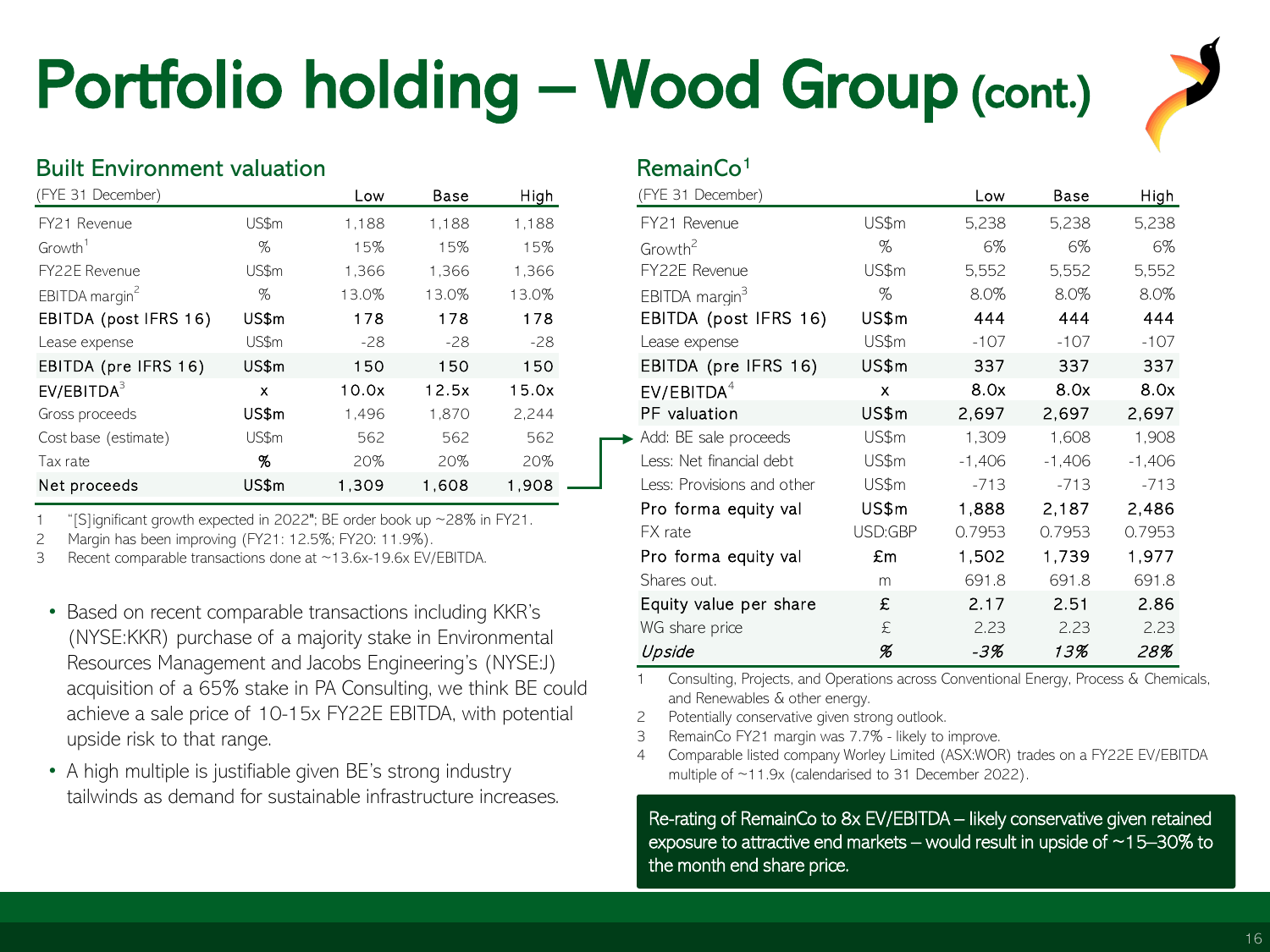## Portfolio holding – Capricorn Energy



Low High

#### **Description**

- Oil and gas producer and explorer that is perhaps better known by its former name Cairn Energy.
- Key assets are its significant cash balance, onshore producing assets in Egypt, contingent earn-outs from prior asset sales that are currently deep in-the-money, and some exploration assets.

#### **Situation**

- Large tax refund of US\$1.06bn recently received from the Indian Government after 7 years of legal action and arbitration has left Capricorn with a very strong balance sheet.
- US\$500m has been put towards an off-market tender offer, with Capricorn buying back ~171m of its own shares (~34.5% of shares out.) at GBP2.23 per share.
- Heavy selling followed tender offer which was well oversubscribed (~289m shares tendered in total) and therefore subject to significant scale back.
- Further US\$200m is being put towards on-market buyback (up to ~16% of pre-tender offer shares out. at assumed ~GBP2.00 average buyback price).
- Egypt assets are forecast to produce 37-43kboepd in FY22E, with oil comprising 35-40% of production. Capricorn is focusing on increasing its liquids production in order to capitalise on high Brent oil price.

| Capital structure                            |                           | GBP  | USD    |
|----------------------------------------------|---------------------------|------|--------|
| Ticker<br>FX rate<br>Share price (30 Apr 22) | LSE: CNE<br>USD:GBP<br>\$ | 2.06 | 0.7953 |
| Market cap <sup>1</sup>                      | \$m                       | 661  | 831    |
| Cash (31 Dec 21)                             | \$m                       |      | 314    |
| India tax refund                             | $\mathbb{S}$ m            |      | 1,060  |
| North Sea 2021 earn-out                      | $\mathbb{S}$ m            |      | 76     |
| Egypt 2021 earn-out                          | $\mathbb{S}$ m            |      | $-21$  |
| Share buyback (tender offer)                 | \$m                       |      | $-500$ |
| Share buyback (on-market) <sup>1</sup>       | \$m                       |      | $-16$  |
| Pro forma cash                               | \$m                       |      | 913    |
| Drawn debt                                   | \$m\$                     |      | 181    |
| Pro forma net cash                           | \$m                       |      | -732   |
| EV                                           | \$m                       |      | 99     |
| NGE position size                            | %                         |      | 7.4%   |

1 Pro forma for on-market buybacks to 20 May 2022.

### FCF analysis (FY22E)

| Brent oil price<br>Production<br>Liquids production | US\$/bbl<br>boebpd<br>% | 85<br>37.000<br>35% | $\sim$<br>105<br>43,000<br>40% |
|-----------------------------------------------------|-------------------------|---------------------|--------------------------------|
| Egypt operating cash flow                           | US\$m                   | 141                 | 256                            |
| Egypt development capex                             | US\$m                   | $-90$               | $-110$                         |
| Exploration capex                                   | US\$m                   | $-100$              | $-110$                         |
| North Sea 2022 earn-out                             | US\$m                   | 70                  | 115                            |
| Eqypt 2022 earn-out                                 | US\$m                   | $-25$               | $-25$                          |
| Corporate overhead                                  | US\$m                   | $-20$               | $-20$                          |
| FCF                                                 | US\$m                   | $-24$               | 106                            |
| EV/FCF                                              | $\times$                | n.m.                | 0.9                            |

Earned in FY22E, however likely to be paid in 2QFY23.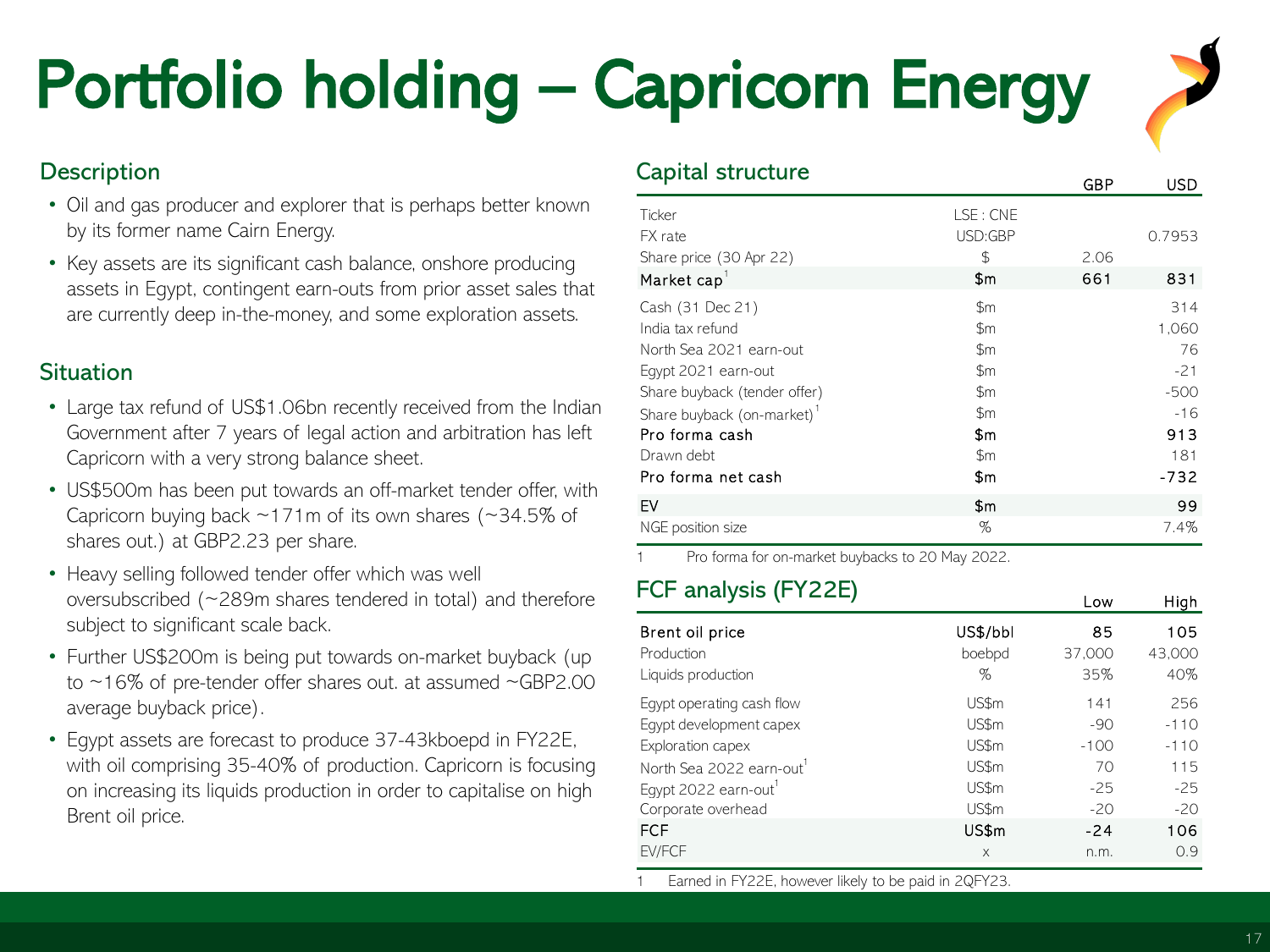## Portfolio holding – Capricorn (cont.)



#### Assessment

- Capricorn looks cheap on a sum-of-the-parts basis: by our assessment of Capricorn's "hard asset" value, we believe the market is ascribing zero value to the Egypt production assets.
- Egypt assets do not provide perfect oil and gas exposure given gas production  $(\sim 2/3)$  is predominantly sold at a fixed price to government entity EGPC, EGPC has a preferential right to purchase part of Capricorn's liquids production, payments by EGPC are typically made several months in arrears, and profits (over and above "cost petroleum") are taxed heavily.
- 2022 is a heavy capex and exploration year with a program to spend ~US\$200m, though drilling commitments beyond 2022 appear to be much lower.
- Potential upside to our assessment of value if exploration activities yield success (Diadem well to be drilled in 2Q22 and Saqr & Seman wells to be drilled in 2H22).
- Board appears to have got the message that shareholders expect fiscal discipline and sensible capital management.

#### Sum-of-the-parts

|         | Low       | High   |
|---------|-----------|--------|
|         |           |        |
| US\$m   | 300       | 400    |
| US\$m   | $-49$     | $-49$  |
| US\$m   | 85        | 130    |
| US\$m   | 42        | 84     |
| US\$m   | 378       | 565    |
|         |           |        |
| US\$m   | 732       | 732    |
| US\$m   | 63        | 63     |
| US\$m   | $\bigcap$ | 98     |
| US\$m   | $-110$    | $-100$ |
| US\$m   | $-40$     | $-40$  |
| US\$m   | 645       | 753    |
| US\$m   | 1,023     | 1,318  |
| USD:GBP | 0.7953    | 0.7953 |
| £m      | 813       | 1,048  |
| m       | 320.4     | 320.4  |
| £/sh    | 2.54      | 3.27   |
| $E/\sh$ | 2.06      | 2.06   |
| Х       | 23%       | 59%    |
|         |           |        |

Assumes minimum production volumes achieved under US\$70-100/bbl scenarios.

2 Assumes First Oil occurs prior to 31 Dec 2023 under US\$55-60/bbl and US\$60+/bbl scenarios per SPA with Woodside.

3 Pro forma for on-market buybacks to 20 May 2022.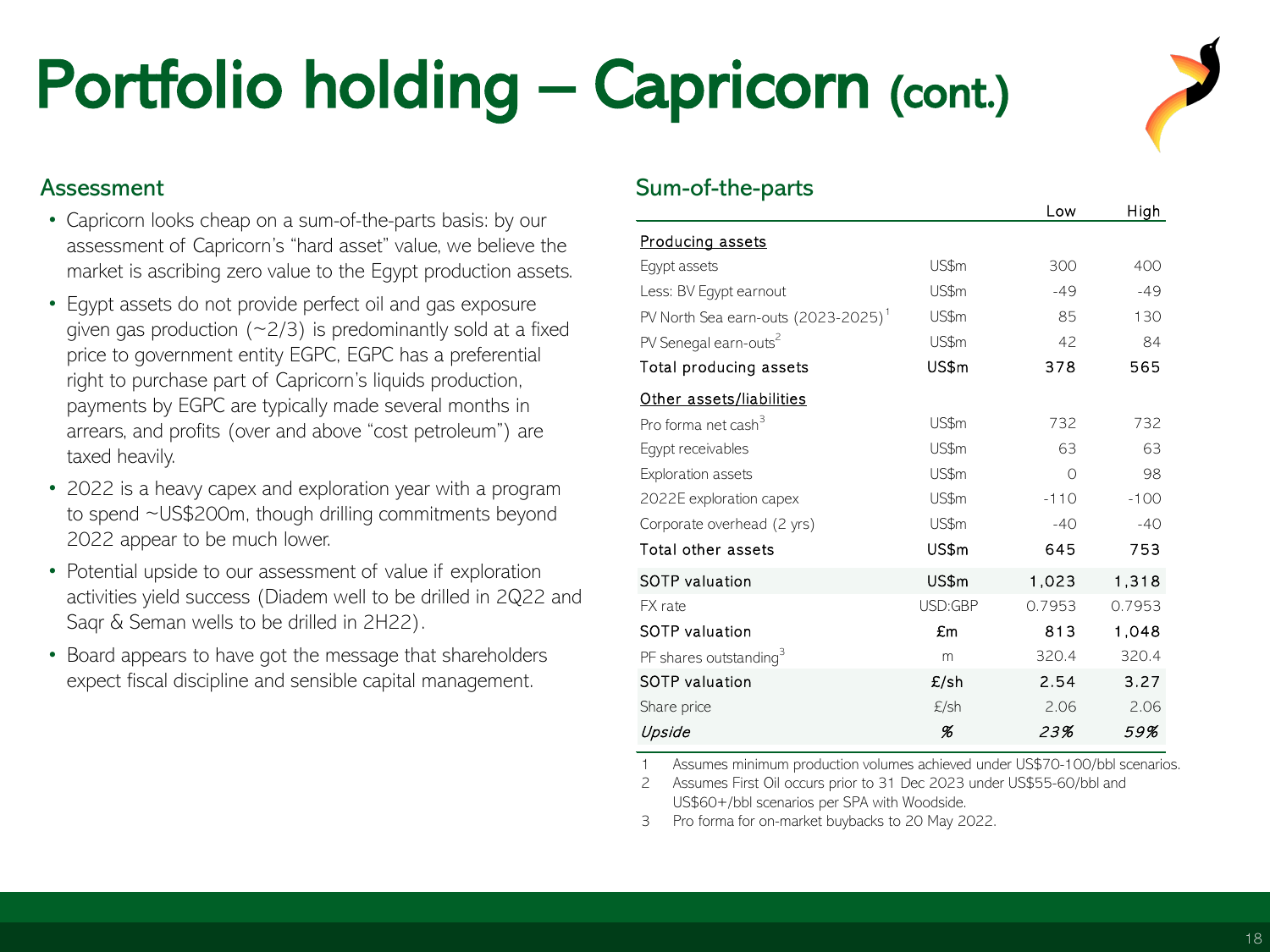## Portfolio holding – Jupiter Mines

#### **Description**

- Manganese ore producer whose sole asset is a 49.9% interest in the Tshipi Borwa mine in South Africa.
- Manganese is a critical element in carbon steel production with no substitutes, with one tonne of steel requiring  $\sim$ 7kg pure Mn. Over 90% of Mn produced is consumed in steel production.

#### **Situation**

- Oct-21 board spill and subsequent uncertainty around the company's leadership, future strategy and capital management plans led to a significant decline in the share price, to what we believe to be an attractive entry point for our investment.
- Strategic advisor appointed in Feb-22 by new board, refreshed strategy expected to be released once CEO appointment formalised.
- Ample inventories currently held by Chinese steel producers suggests ongoing near-term price weakness for JMS' medium grade ore (37% Mn).
- Longer-term potential for a structural shift in demand for manganese ores as manganese sulphate is increasingly being used in dry cell batteries. Tshipi's semi-carbonate ore is likely to be conducive to battery-grade manganese sulphate chemistries.

#### Snapshot

|      | ASX : JMS |
|------|-----------|
| A\$  | 0.245     |
| A\$m | 480       |
| A\$m | 405       |
| X    | 4.5       |
| X    | 6.5       |
| %    | 5.6%      |
|      |           |

Includes Jupiter's 49.9% share of Tshipi cash balance.

2 Based on Jupiter's share of Tshipi earnings, less JMS' corporate overhead.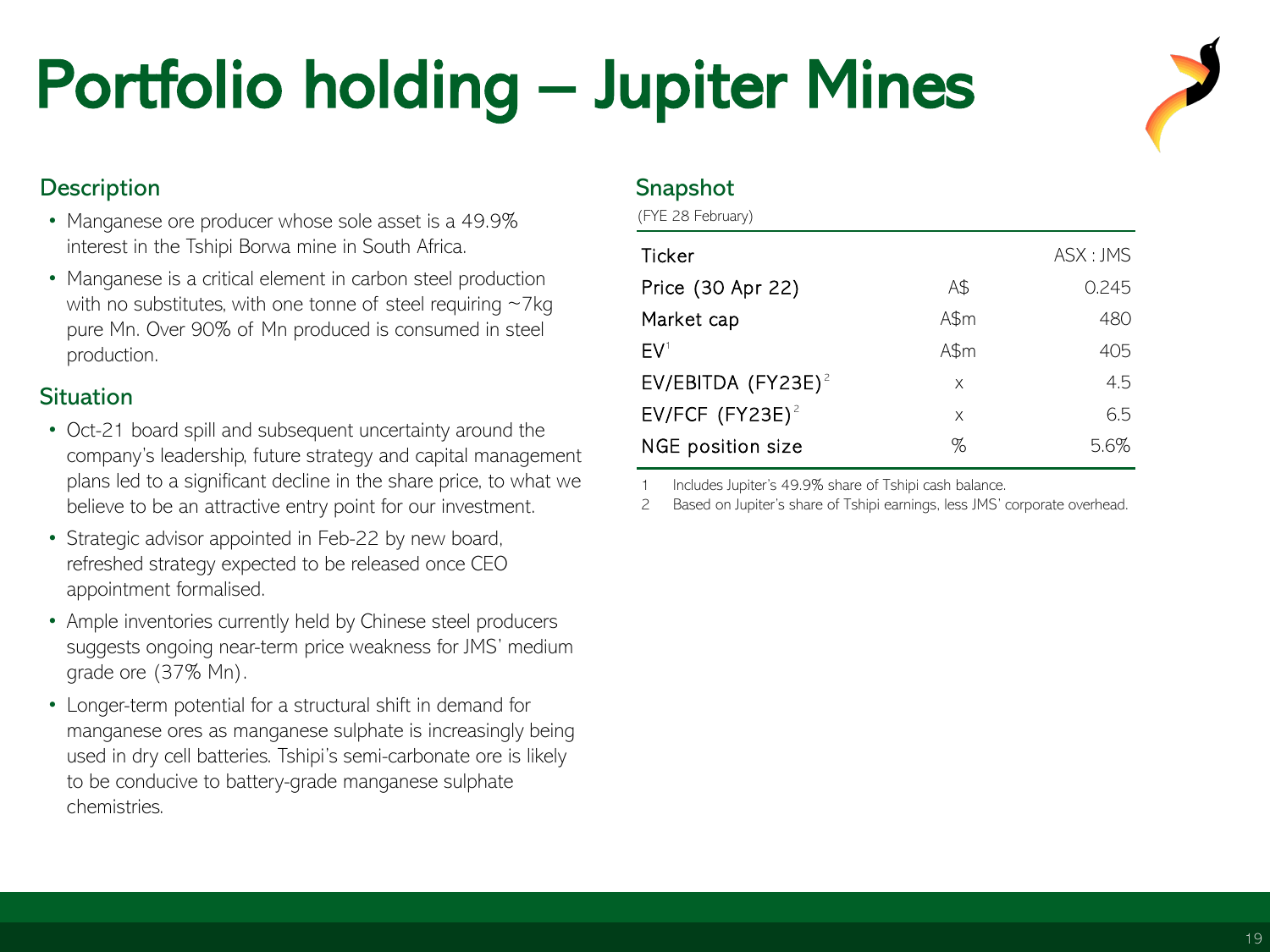### Portfolio holding – Jupiter Mines

#### Assessment

- Under a long-term Mn price of US\$4.00/dmtu we value JMS at ~A\$0.45 per share at an assumed production rate of  $~\sim$ 3.40Mtpa (FY22A:  $~\sim$ 3.68Mt).
- ~25-year mine life on 2P reserve basis at 3.40Mtpa production rate.
- Potential to expand production to  $\sim$  4.5Mtpa at relatively low capex cost.
- A sensible combination of growth initiatives (such as consolidating the 50.1% of Tshipi not owned) and dividends is likely to be well received by the market.
- Opportunity to consolidate other manganese mines or enter into strategic alliances and eliminate inefficiencies (e.g. share infrastructure, operational costs, logistics) in the Kalahari, in near vicinity to Tshipi.
- Tshipi is an average-cost producer when factoring in the grade of ore mined, with a FOB cost of ~US\$2.25/dmtu. ~65% of the FOB cost is related to transportation (road and rail but excluding shipping). Rail network capacity and reliability are ongoing issues.

#### Valuation

(US\$/dmtu)

#### LT Mn Benchmark Price (US\$/dmtu)

|              |                                | \$3.00 | $$3.50$ $$4.00$ $$4.50$ $$5.00$ |      |      |
|--------------|--------------------------------|--------|---------------------------------|------|------|
|              | DCF per 3.4Mtpa 0.18 0.31 0.45 |        |                                 | 0.59 | 0.73 |
| $(A\hat{S})$ | 4.5Mtpa <sup>1</sup> 0.16 0.31 |        | 0.47                            | 0.62 | 0.77 |

Note: LT benchmark price from FY25+ (FY23E: US\$3.40/dmtu; FY24E: US\$3.80/dmtu).

From FY26; assumes development capex of ~US\$70m split evenly across FY24-25.

#### Mn Ore (37% Mn, FOB Port Elizabeth) historical price



Source: Jupiter Mines website.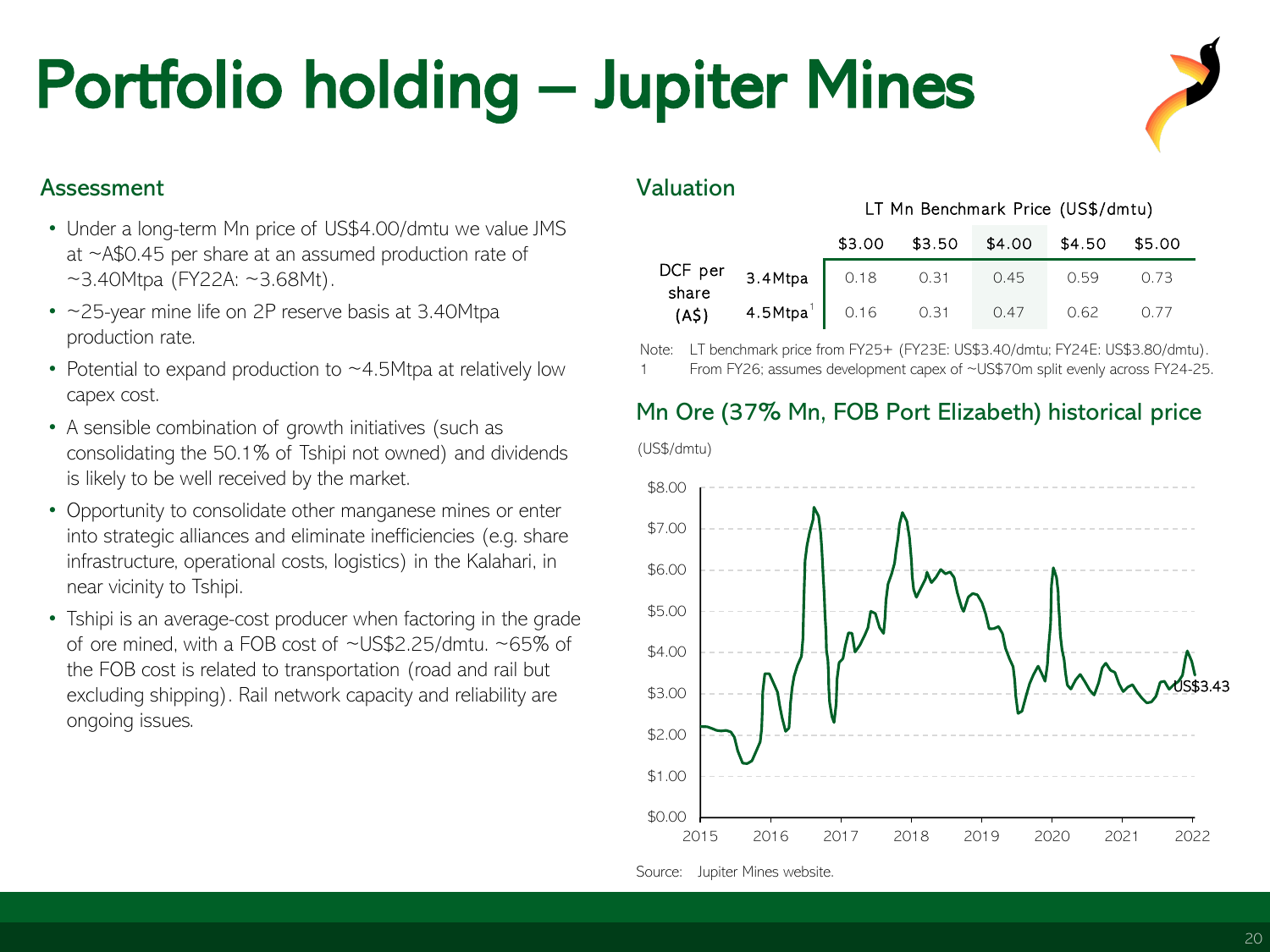### Portfolio holding – Evolve Education



#### **Description**

• Provider of Early Childhood Education, operating 109 childcare centres in New Zealand and 23 in Australia

#### **Situation**

- Covid-19 lockdowns slowed Evolve's efforts to turn around its NZ operations that began in FY19, and its ambitions to grow via acquisition in Australia.
- Australian centres are performing very well, with high occupancy (80%) and solid EBITDA margins (~24%).
- NZ has some poor-performing centres that have been a drag on earnings: some of these will be sold or closed, whilst centres in North Auckland have been slow to recover from lockdowns with parents reticent to put their children at perceived risk of catching Covid.
- Recent comparable transactions in Australia and NZ suggest Evolve is very undervalued and a potential takeover target. They have also priced Evolve out of buying new centres in Australia for the time-being.

#### Snapshot

|                                |          | NZD    | <b>AUD</b> |
|--------------------------------|----------|--------|------------|
| Ticker                         | ASX: EVO |        |            |
| FX rate                        | AUD:NZD  | 1.0937 | 1.0000     |
| Price (30 Apr 22)              | \$       | 0.710  | 0.650      |
| Market cap                     | \$m\$    | 113    | 104        |
| EV                             | \$m      | 102    | 93         |
| EV/EBITDA (FY22E)              | X        |        | 4.3        |
| $MD$ shareholding <sup>1</sup> | %        |        | 16.4%      |
| NGE position size              | %        |        | 5.3%       |

Managing Director Chris Scott holds ~26.2m shares.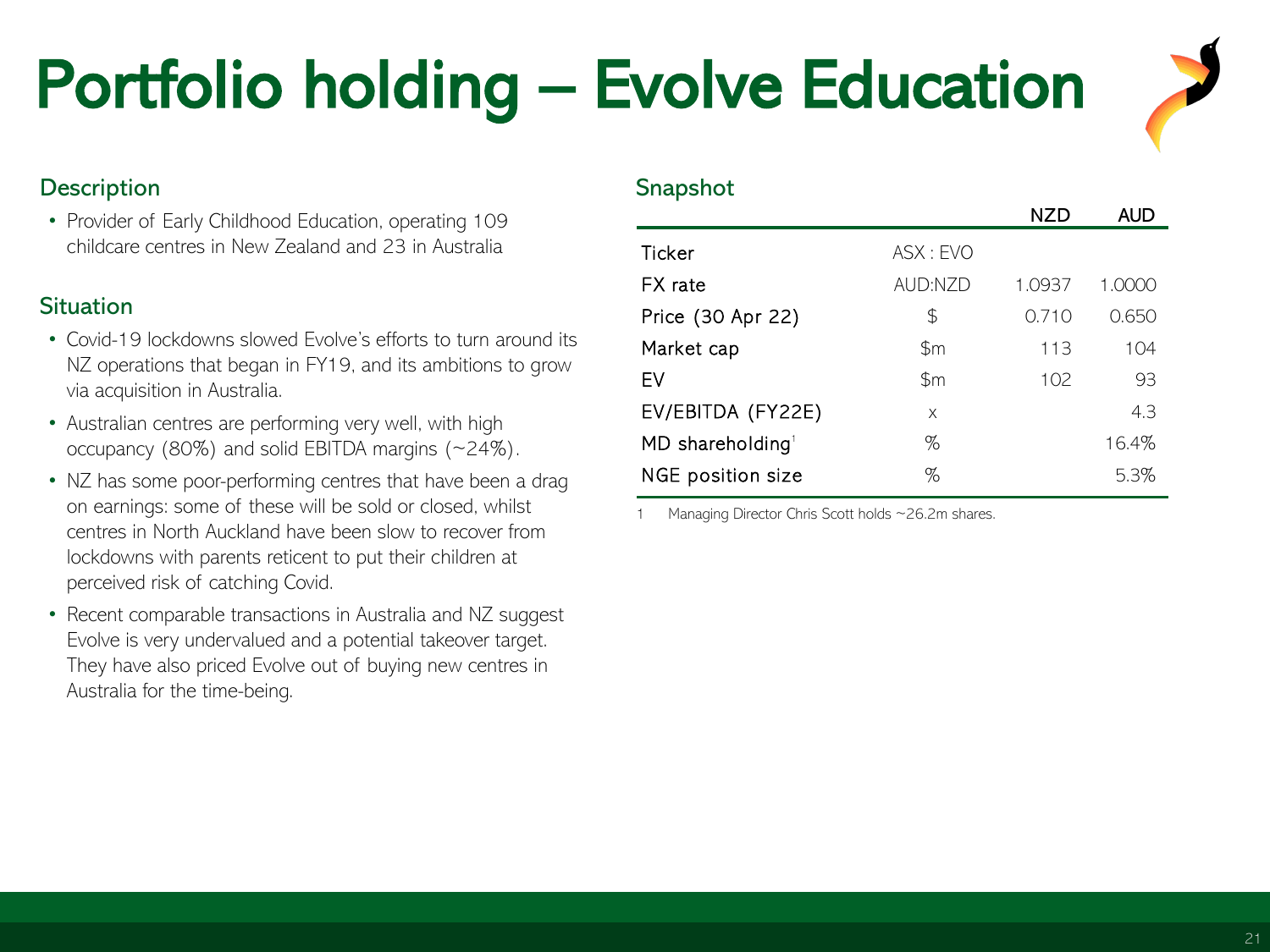### Portfolio holding - Evolve (cont.)

#### Assessment

- Assuming no Covid impacts, Evolve trades at an undemanding  $~\sim$ 4.3x EV/FY22E EBITDA.
- Main catalyst to a re-rating would be a sale of Evolve's NZ operations, which would provide valuable capital to grow the Australian business, the more attractive part of Evolve.
- The market would likely reward a sensible, profitable growth story with an attractive valuation re-rating.
- Bright Horizons Family Solutions (NYSE:BFAM) recently acquired Only About Children (OAC) for A\$450m, at what we estimate to be a FY22E EV/EBITDA multiple of ~11.5-15.0x (likely at the upper end of the range).
- High acquisition multiples can make sense to an acquirer if they consolidate additional childcare centres and rationalise overheads: indeed BFAM mentioned the word "beachhead" several times in relation to the OAC transaction on its recent earnings call.

#### Valuation

|      | Low   | High  |
|------|-------|-------|
| A\$m | 21    | 23    |
|      |       |       |
| X    | 9.7   | 10.9  |
| X    | 9.1   | 10.0  |
| X    | 11.5  | 15.0  |
| X    | 10.1  | 12.0  |
| x    | 9.0   | 10.0  |
| A\$m | 189   | 229   |
| A\$m | 200   | 239   |
| m    | 159.5 | 159.5 |
| A\$  | 1.25  | 1.50  |
| %    | 93%   | 130%  |
|      |       |       |

1 Think Childcare acquired by Busy Bees in Oct 2021 for A\$196m.

2 Provincial Education acquired by Busy Bees in Oct 2021 for NZ\$160m.

3 Only About Children acquired by BFAM in May 2022 for A\$450m.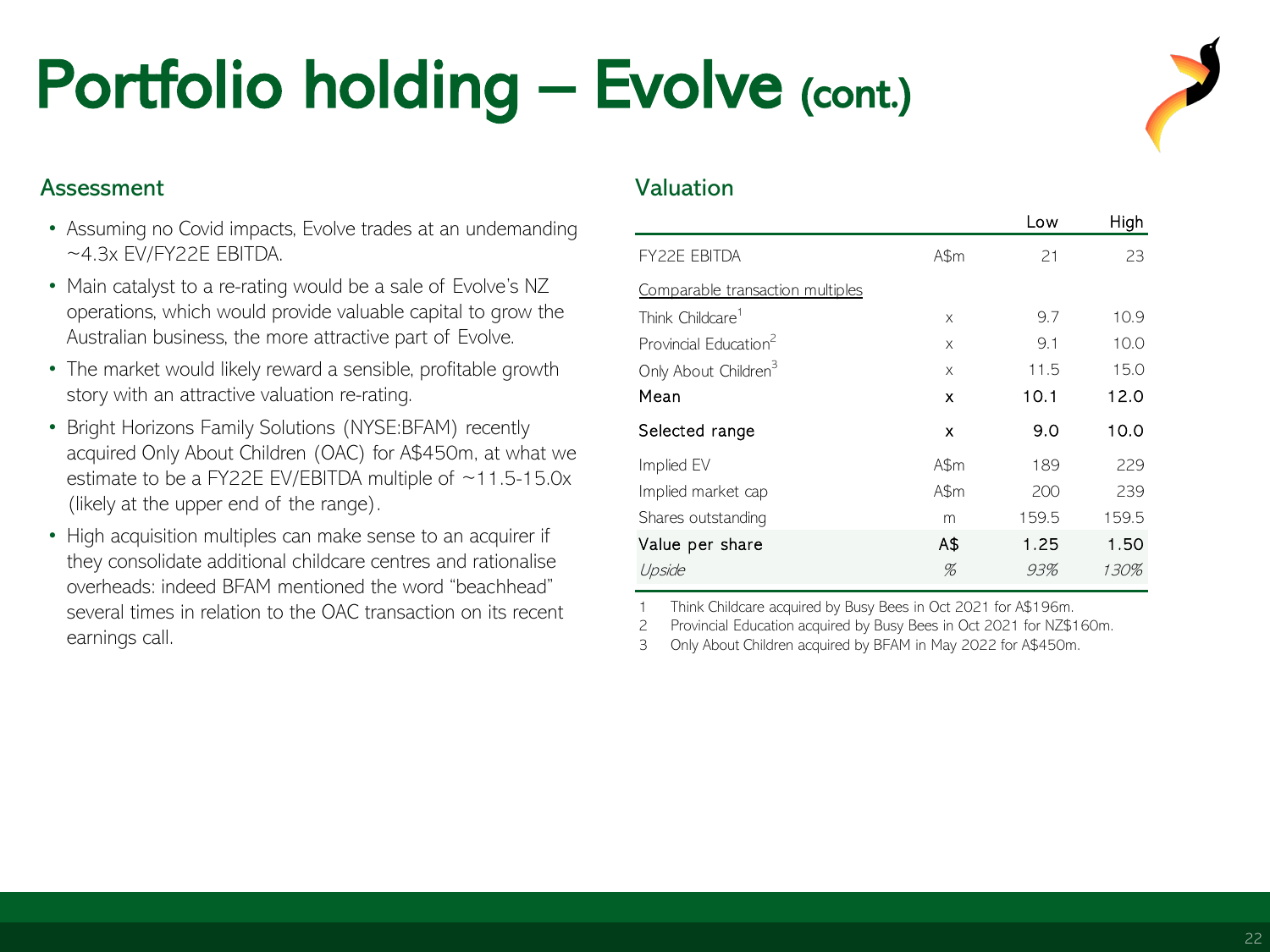### Portfolio holding – Embecta



#### **Description**

- Number one producer globally of diabetes injection devices.
- Manufactures and sells insulin syringes, pen needles and other products related to the treatment and management of diabetes.
- Produces over 7.6bn units annually from three manufacturing facilities in Ireland, the US and China.
- Serves an estimated ~30m customers in over 100 countries.

#### **Situation**

- Spun-off on 1 April via an in-specie distribution to shareholders of Becton, Dickinson and Company (NYSE:BDX), with shareholders receiving 1 EMBC share for every 5 BDX shares held.
- EMBC was the subject of uneconomic selling by BDX shareholders immediately post-spin due to its small size relative to BDX: BDX is in the S&P 500 index whilst Embecta has been "demoted" to the S&P SmallCap 600 index.
- Recent share price weakness following 2Q22 quarterly (31- Mar-22) due to soft earnings guidance for 2H22 impacted by FX headwinds on foreign sales and a deliberate effort by management to exit unattractive business.

#### Capital structure

| Share price (30-Apr-22)              | \$             | \$30.43 |
|--------------------------------------|----------------|---------|
| Shares out.                          | m              | 57.8    |
| Market cap                           | Sm             | 1,759   |
| 5.000% Senior Secured Notes (Feb-30) | $\mathfrak{m}$ | 500     |
| 6.750% Senior Secured Notes (Feb-30) | \$m            | 200     |
| Term Loan B (Mar-28)                 | \$m            | 950     |
| Revolver (5 yr)                      | $\mathfrak{m}$ | Ω       |
| Total debt                           | Sm             | 1,650   |
| Cash                                 | $\mathbb{S}$ m | 264     |
| Net debt                             | \$m            | 1,386   |
| EV                                   | \$m            | 3.144   |
|                                      |                |         |

#### Summary P&L

| (FYE 30 September)     |          |              |                   |               | 2019A 2020A 2021A 2021PF 2022E 2023E 2024E |                   |               |                  |
|------------------------|----------|--------------|-------------------|---------------|--------------------------------------------|-------------------|---------------|------------------|
| Revenue<br>Growth      | \$m<br>% | 1.109        | 1,086<br>$-2.1\%$ | 1,165<br>7.3% | 1,188<br>$9.4\%$                           | 1,119<br>$-5.8\%$ | 1,130<br>1.0% | 1,141<br>$1.0\%$ |
| Gross Profit<br>Margin | \$m<br>% | 786<br>70.9% | 763<br>70.3%      | 800<br>68.7%  | 778<br>65.5%                               | 712<br>63.7%      | 699<br>61.8%  | 685<br>60.0%     |
| EBITDA <sup>1</sup>    | Sm       | 536          | 524               | 533           | 475                                        | 357               | 390           | 367              |
| Margin                 | %        | 48.3%        | 48.3%             | 45.8%         | 40.0%                                      | 31.9%             | 34.5%         | 32.2%            |
| <b>FBIT</b>            | \$m      | 500          | 486               | 495           | 438                                        | 320               | 353           | 330              |
| Margin                 | %        | $4.5.1\%$    | 44.8%             | 42.5%         | 36.9%                                      | 28.6%             | 31.3%         | 28.9%            |
| <b>NPAT</b>            | \$m      | 432          | 428               | 415           | 306                                        | 205               | 233           | 214              |
| NPAT $\text{adj}^2$    | \$m      | 432          | 428               | 415           | 306                                        | 253               | 233           | 214              |
| EPS $\text{adj}^2$     | \$       | \$7.47       | \$7.41            | \$7.18        | \$5.30                                     | \$4.37            | \$4.04        | \$3.70           |

1 2022E EBITDA includes one-off distribution expense of \$56m.

2 Excludes impact of one-off distribution expense in 2022E.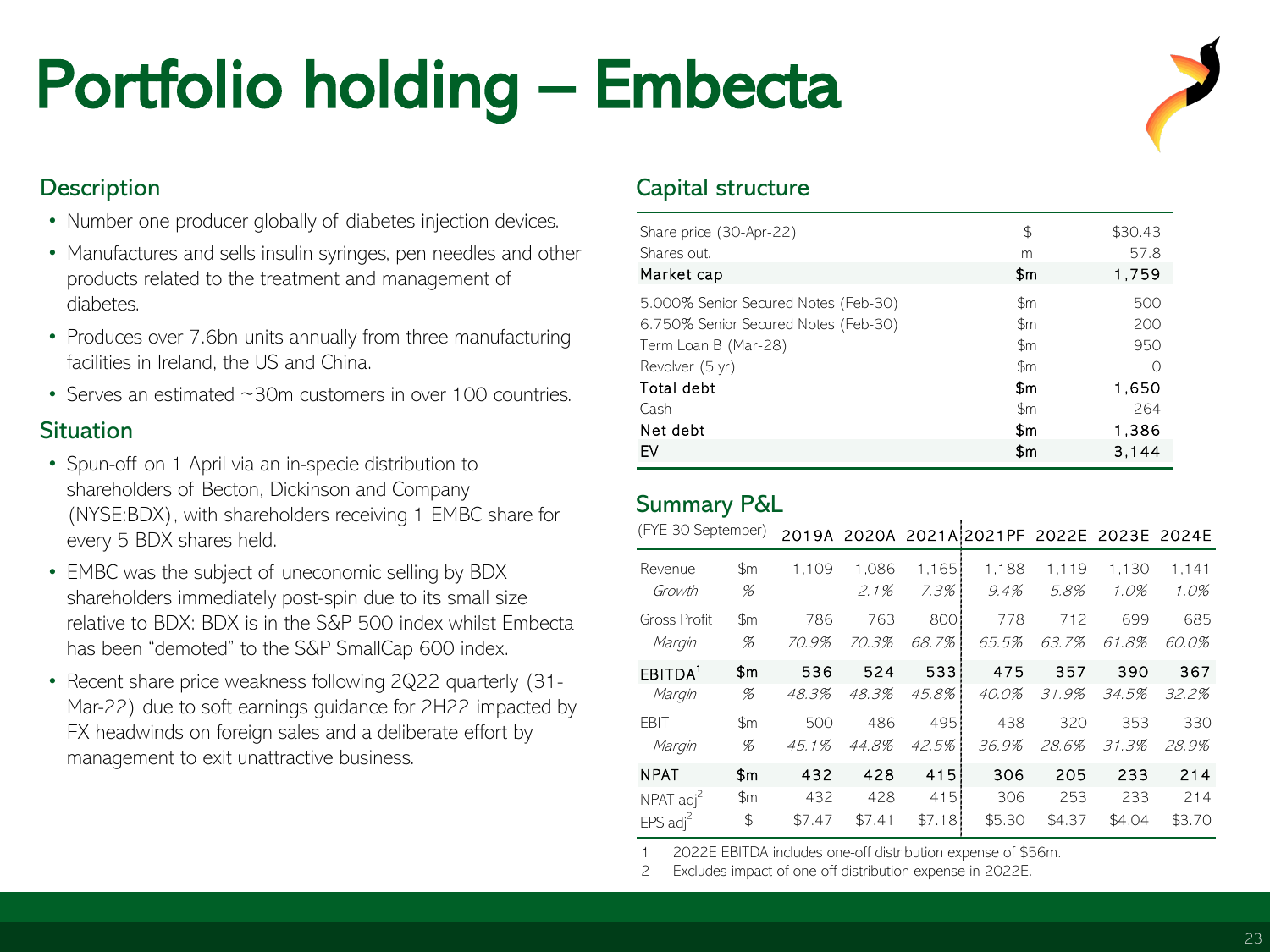## Portfolio holding - Embecta (cont.)

#### Assessment

- Historically has been a low growth, high margin cash cow.
- Looks cheap even accounting for management guidance of margin compression out to 2024, trading on a FY22E EV/EBITDA of  $\sim$  7.6x and a P/E of  $\sim$  7.0x.
- Needs to demonstrate that it can stabilise revenues: emerging markets growth (where injection devices are expected to remain the standard of care for decades) to offset decline in developed markets where insulin pump take-up is growing.
- As a subsidiary of BDX, EMBC failed to capitalise on the shift to insulin pumps, losing out to market leader Insulet (NAS:PODD). Company is now free to pursue more aggressive R&D (e.g. patch pump), partnerships and M&A.
- Significant optionality provided by global distribution channels built up over a 100 year history: for example, management has highlighted the potential to distribute non-diabetes products via its extensive retail pharmacy relationships.
- LT industry tailwinds due to increasing incidence of diabetes, particularly in emerging markets.
- Cost of EMBC products relatively low compared to overall cost of insulin care, so management believes substitution to competitor products not a significant issue.
- Management very motivated to reposition and reinvigorate the company.

#### Historical revenue – by product

(FYE 30 September; US\$m)



Source: Embecta investor presentation March 2022.

#### Valuation

|                    |          | Low     | High    |
|--------------------|----------|---------|---------|
| FY24F NPAT         | \$m      | 200     | 230     |
| P/E multiple       | $\times$ | 10.0    | 14.0    |
| Implied market cap | \$m      | 2,000   | 3.220   |
| Shares outstanding | m        | 57.8    | 57.8    |
| Value per share    | \$       | \$34.60 | \$55.71 |
| Upside             | Х        | 14%     | 83%     |
|                    |          |         |         |

• Societe BIC SA (PAR:BB), the manufacturer of ball point pens, lighters and razors, might be a reasonable comparable for EMBC given its similar complexity product range to EMBC, and similar growth and margin profile.

• BIC trades at a FY22E P/E of ~11.5x.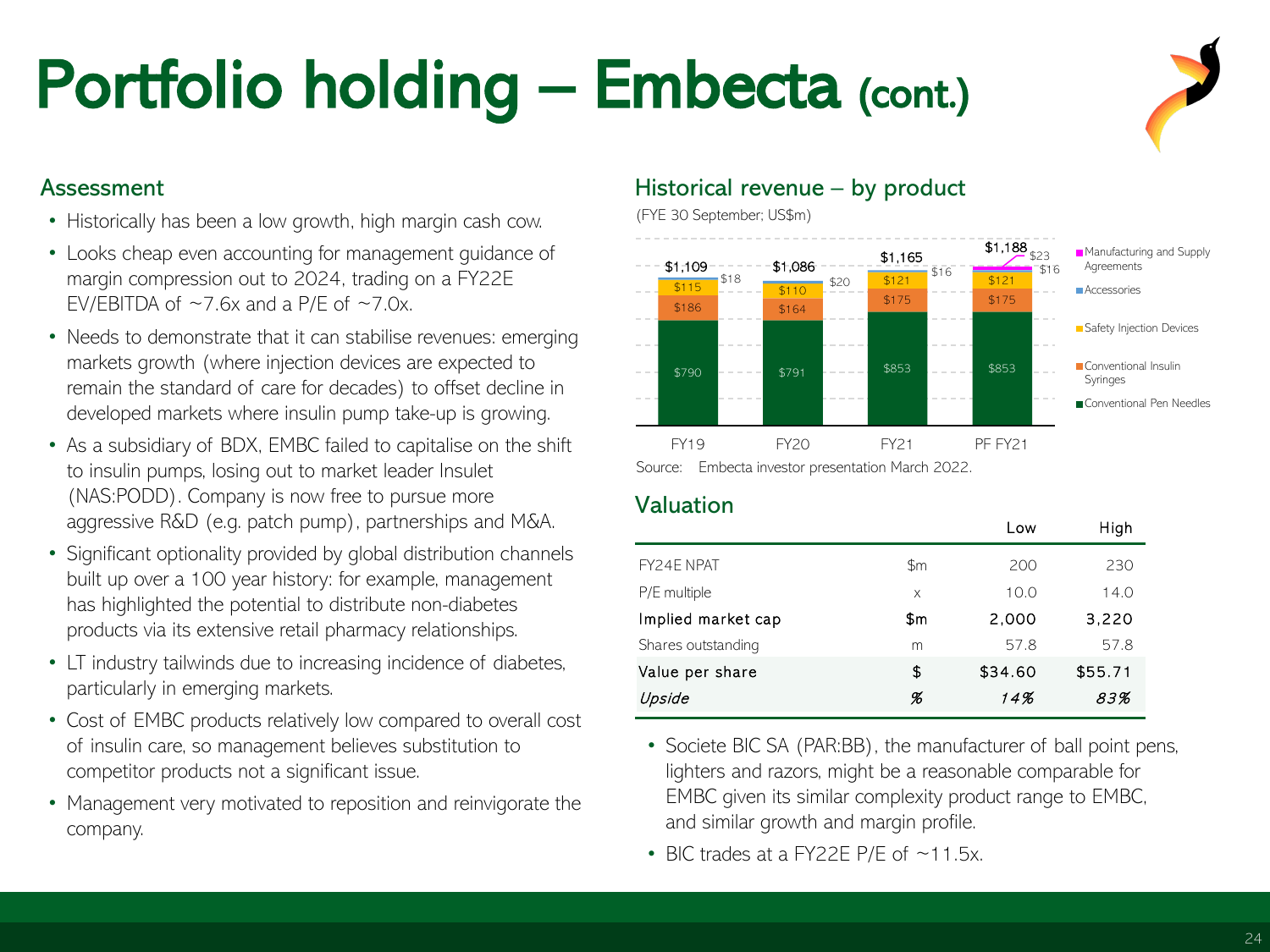## Portfolio holding – Allegiance Coal

#### **Description**

- Coking coal producer whose key assets are the 100% owned and operated New Elk mine in Colorado and the Black Warrior Mine in Alabama.
- Also owns a 90% interest in the promising but unpermitted Tenas Project in British Columbia, and a binding agreement to acquire 100% of the Short Creek development project in Alabama<sup>1</sup>.

#### **Situation**

- Teething issues associated with restart of the New Elk mine difficulty attracting and retaining experienced workers, insufficient suitable accommodation, Covid-19 interruptions, and insufficient operational oversight – have delayed ramp-up of volumes and stretched the balance sheet.
- Pre-sold significant cargoes at below-market rates prior to explosion in met coal prices.
- New Chairman and CEO now in place, following management hires at the operational level.

#### Assessment

- Operations appear to have stabilised, with ROM production close to ~800ktpa run-rate at New Elk and ~600ktpa at Black Warrior.
- Delivery of sustained run-rate production rates sold at benchmark coal prices (whilst they remain elevated) will result in a cash windfall, and see the stock rerate to multiples of its current depressed level.
- Convertible note negates risk of equity raise at depressed price.
- Acquisition expected to settle prior to 30 Jun 2022, once permits have been transferred

#### Snapshot

| Ticker                   |      | ASK: AHQ |
|--------------------------|------|----------|
| Price (30 Apr 22)        | A\$  | 0.560    |
| Market cap <sup>1</sup>  | A\$m | 223      |
| $FV^2$                   | A\$m | 316      |
| EV/EBITDA (FY23E)        | X    | 2.2      |
| EV/FCF (FY23E)           | X    | 3.8      |
| <b>NGE position size</b> | ℅    | 4.4%     |

Adj for dilutive securities.

2 Adj for 2.5% establishment fee on first tranche (A\$30.7m) of convertible and cash on exercise of dilutive securities.

#### Met coal pricing (PLV HCC FOB Aus)

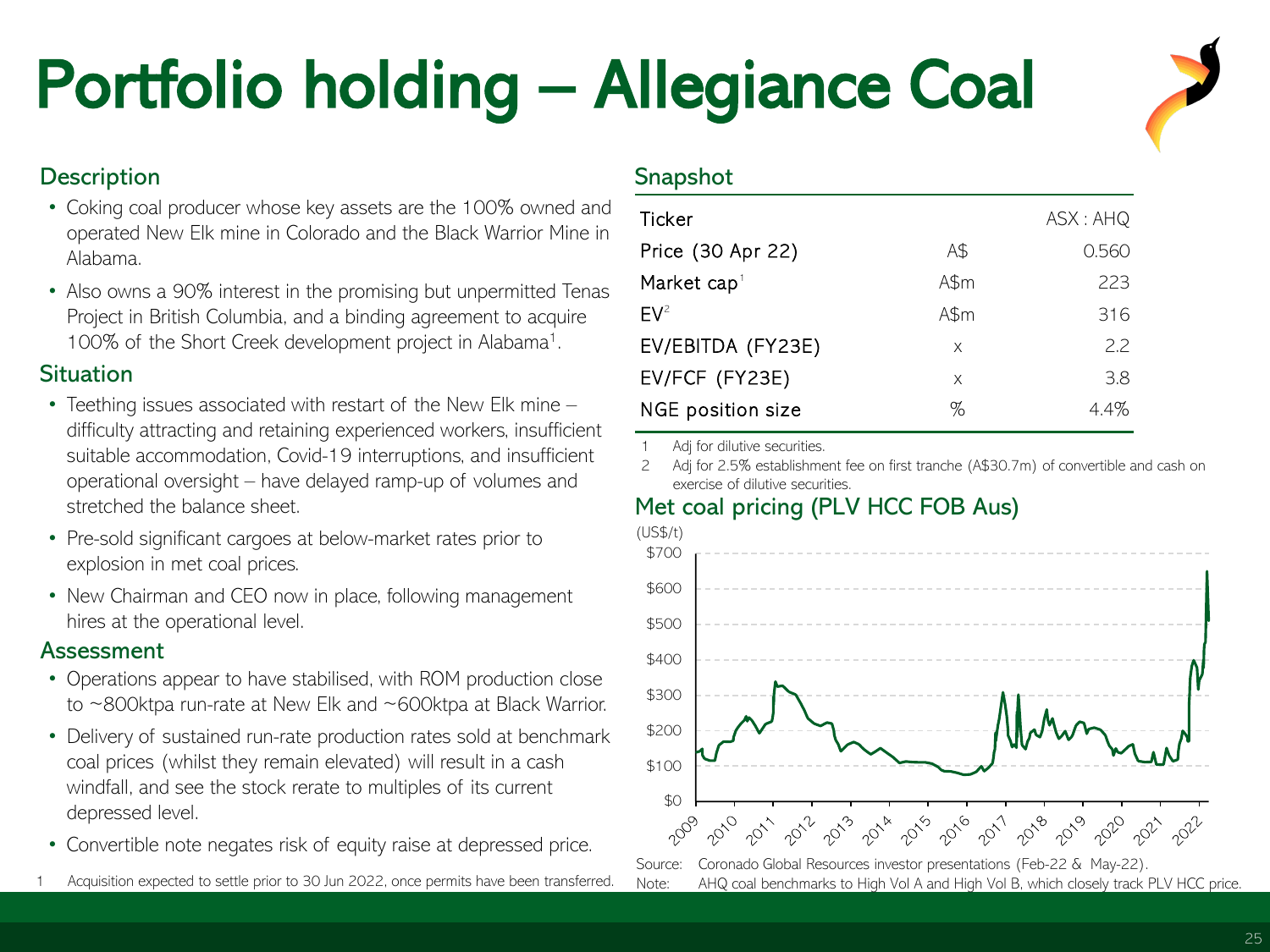### Board & management





David Lamm Executive Chairman & Chief Investment Officer

- Responsible for the origination of investment ideas, management of NGE's portfolio and overall performance of the LIC.
- Over 15 years' experience in business and financial markets including roles at Credit Suisse, Bain and the Alter Family Office.
- Founder and MD of Kentgrove Capital.
- Qualified as a Fellow of the Institute of Actuaries of Australia.
- Bachelor in Commerce from the University of Melbourne with First Class Honours.



Adam Saunders Executive Director & Portfolio Manager

- Responsible for the origination, analysis and execution of investment ideas and management of NGE's portfolio.
- Portfolio Manager at Kentgrove Capital, and previously held corporate advisory roles at GBS Finanzas in Madrid and Credit Suisse in Melbourne.
- Bachelor in Commerce from the University of Melbourne with Honours in Finance.
- Graduate of the Australian Institute of Company Directors.



Ilan Rimer Non-Executive Director

- Extensive experience in management consulting, corporate strategy and new business development.
- Founder of two Australian technology businesses.
- Previously held roles at Bain, PwC, Australia Post, Visy and Stellar Asia-**Pacific**
- MBA from Oxford University and a Bachelor in Commerce (Hons) from Monash University.
- Graduate of the Australian Institute of Company Directors.



Leslie Smith Chief Financial Officer & Company Secretary

- Senior financial and company secretarial experience in various private, public and listed entities in the resources, manufacturing, IT and not-for-profit sectors in a career spanning 30+ years.
- Bachelor of Business from Massey University and an MBA at the University of Melbourne.
- Graduate Diploma in Applied Corporate Governance.
- Chartered Accountant and Member of the CPA and Governance Institute of Australia.